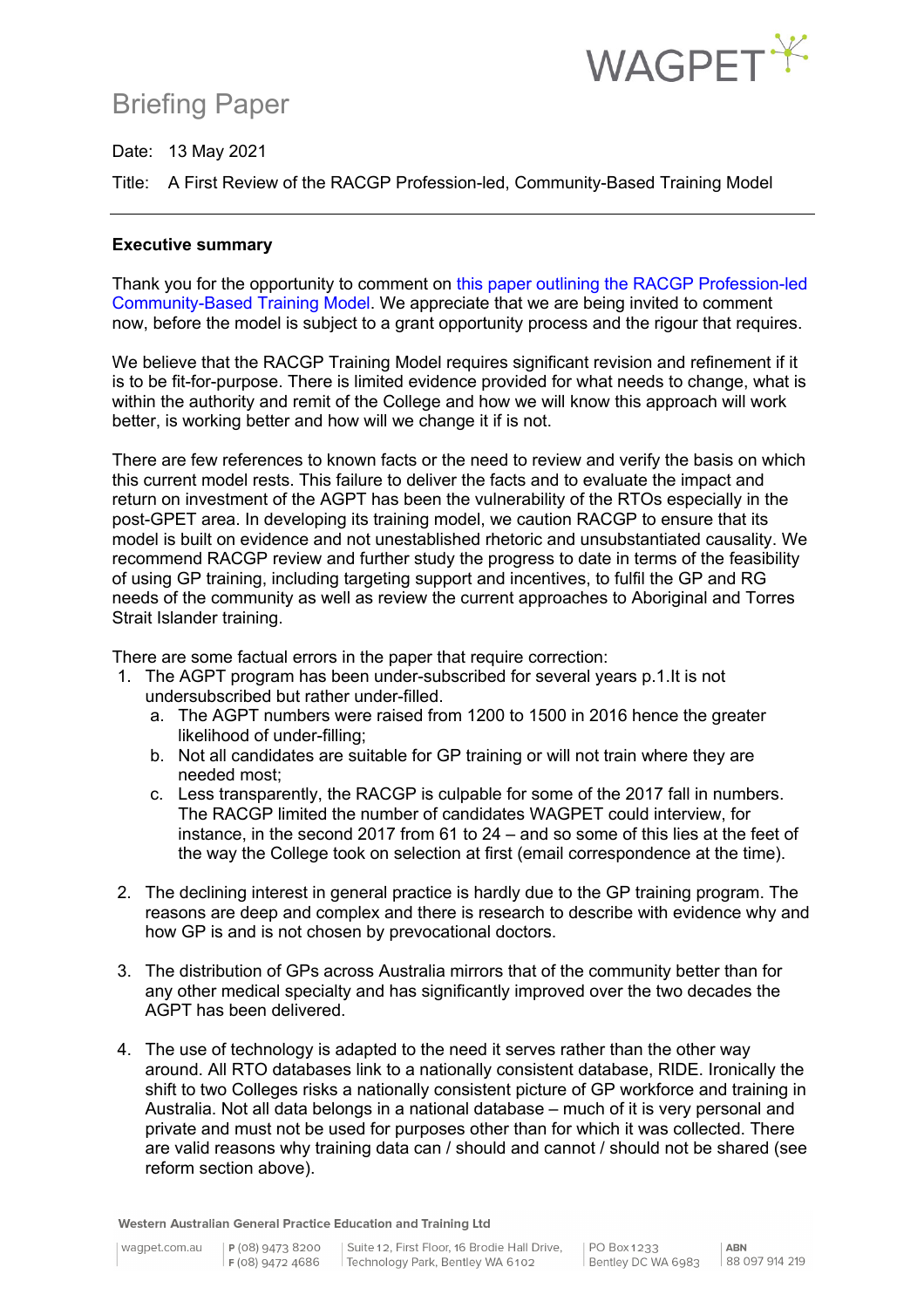- 5. Duplicated 'organisational structure' can mean smaller structures in preference to a few larger structures to ensure local relevance and service rather than the infuriation that follows a mass protocol-driven disconnected one. We have seen this happen as RTOs took on more registrars and practice facilities, and as some were collapsed into larger conglomerates. However, the thorough analysis of the return of investment, including the cost of idiosyncrasy on training continuity and service must be undertaken.
- 6. Regional and even more local workforce needs analysis is undertaken by the RTOs as part of the workup for training facility recruitment, selection, GP/ ACRRM / RACGP / PMC accreditation and then placement. It is incumbent upon RTOs to do so to meet their annual FSE weeks distributional contractual KPIs. It is simply not reported on to the Department or the Colleges, who have never asked for it.

We understand that the RACGP paper will undergo significant refinement and will be accompanied by:

- 1. Initial analysis of key cost savings and efficiencies
- 2. A provisional map of the approximately 16 regional hubs and 70 nodes
- 3. A proposed operating model beyond an outline including a governance map between the different layers of the model
- 4. An assessment of the practical implications of the proposed change for current and prospective participants
- 5. A consultation / co-design process to ensure all of the above is in accord with those whom we serve, that being the community whose health needs we are each charged with delivering upon affordably, practically, reliably, validly, affably and accessibly.

At present, we believe that there are fundamental problems with the governance and structure of the RACGP operational model and seek further clarification on the following key issues:

- Statements such as "local hubs will have high autonomy" needs to be described in action, policy, funding and processes.
- Absence of funding and training services continuity assurance in the time left.
- The placement process and the role of choice for practices and registrars.
- Over-reach where the College does not have authority undermining the core role of GP training.
- Reliance on activity with no accountability or defined agreed impact.

There are a number of changes that could be made now or in the foreseeable future without dismantling GP training and workforce infrastructure. Many of the current flaws in terms of AGPT performance stem directly from the RACGP Standards and the Departmental changes to program policies and requirements in 2015. We recommend that RACGP read the current RTO contract to develop KPIs to match (as occurred previously under GPET). RACGP's leadership in terms of working collaboratively with the Department and RTOs to progress these changes would be welcomed.

## **Areas of proposed reform**

Two major areas that RACGP has chosen in terms of reform are assessment and selection.

1. Progressive assessment to resource each registrar's program around competence and capability, rather than just time, to more efficiently and effectively allocate education resources.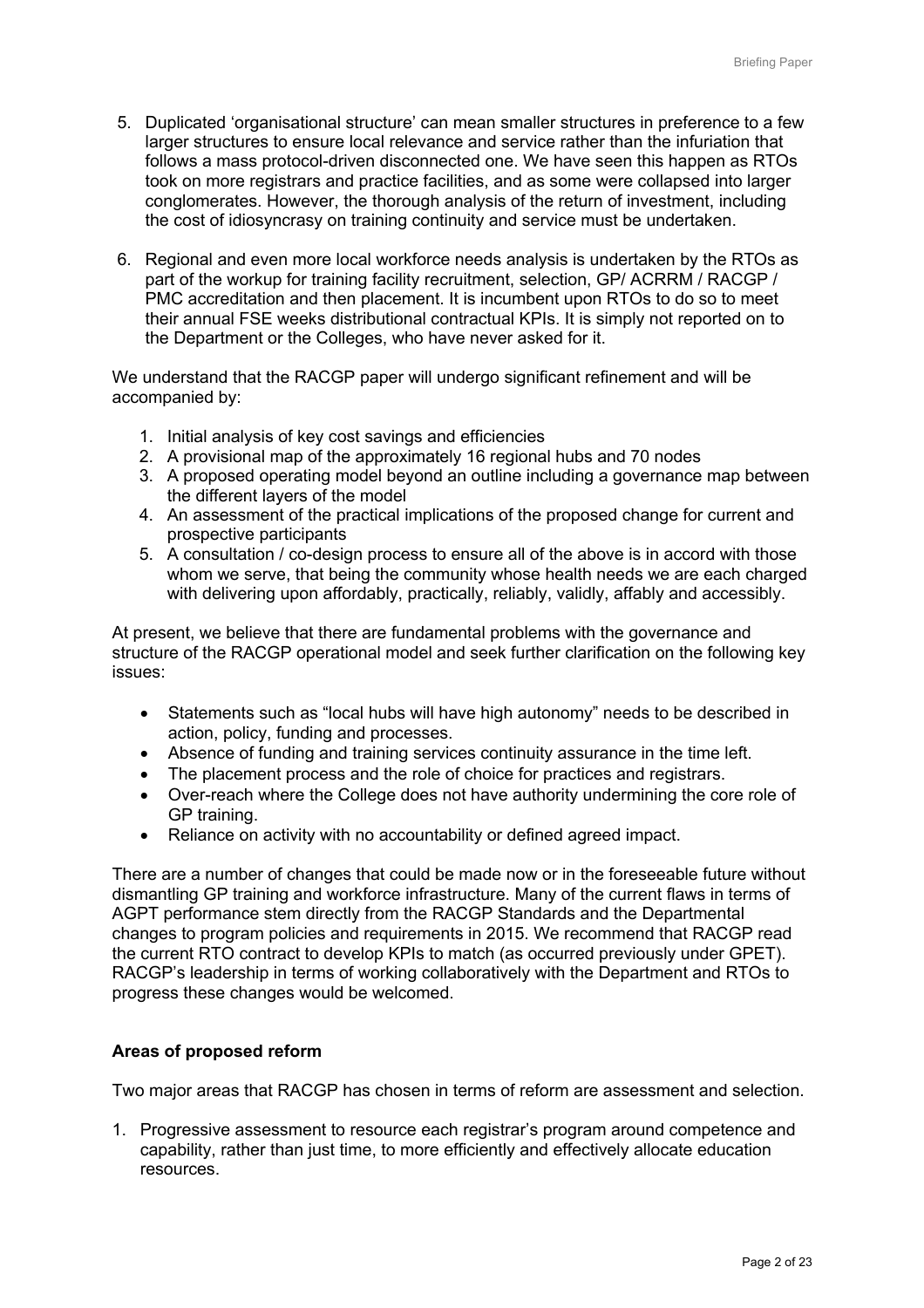RACGP has always placed undue focus on summative assessment and a disconnect between assessment in training and the RACGP Examination, with completion of training entirely activity based. RACGP assessment does not drive learning and despite extensive educational research undertaken by the RTOs on behalf of the colleges, the focus remains on a high-stakes end-point exam. The RTOs have pivoted around these barriers by developing their own progressive assessment that starts in the first clinical year and intensifies in the early week of the first community based training. The performance of these progressive assessment methods and experiences of RTOs should be evaluated by RACGP prior to development and implementation of further summative assessment processes.

We recommend that RACGP review the work that has been undertaken and progress to date in terms of:

- Outcomes based standards
- Innovative supervision models including remote and 'rescue' supervision
- Scope of practice defined which will help inform development of national syllabus to achieve this
- Competency and capability mapping including cultural competency
- Programmatic assessment
- Leadership development for Aboriginal and Torres Strait Islander registrars
- 2. Redesign selection so it more ably chooses doctors who enter the program better able to complete it in the time allocated and can be applied flexibly and without disadvantaging Aboriginal and Torres Strait Islander applicants

Any work in redesign of selection needs to take into account the impact of the current RACGP selection process that has diminished quality and flexibility and applications (through decreased attraction and increased administrative blocks). At present there is little to no published evidence on the performance of the RACGP selection process. It will be important for RACGP to rectify this and we recommend that RACGP also review the RTO analysis of registrars who have withdrawn or fail to complete training as part of the analysis of the current selection process. We also recommend that RACGP review the GPET flexible entry process that took place in selected regions in 2010 as well as the extensive research undertaken by GPET into selection.

Whilst the two reforms proposed by RACGP in assessment and selection represent key areas in training, none of these reforms are new ideas. In all cases, they have each previously reached the stages of:

- a. Discussion paper
- b. Endorsed discussion paper
- c. Minimum viable prototype
- d. Single or multiple site pilot
- e. Implementation then cessation without evaluation
- f. Exemptions, exceptions, workarounds and precedents

Before embarking on major reform, RACGP is encouraged to reflect on what has worked well, what has not worked well and what were the unintended as well as intended consequences of failure to progress in terms of implementation of these new ideas.

### **There are a number of pain points that RACGP has been responsible for and needs to address.**

There has always been a disconnect between AGPT and RVTS standards, as well as between prevocational and vocational training standards. When AGPT commenced, RACGP quickly formalised its training program operating guidelines into the 2002 VT training standards, maintaining for several iterations a strong focus on inputs and activity based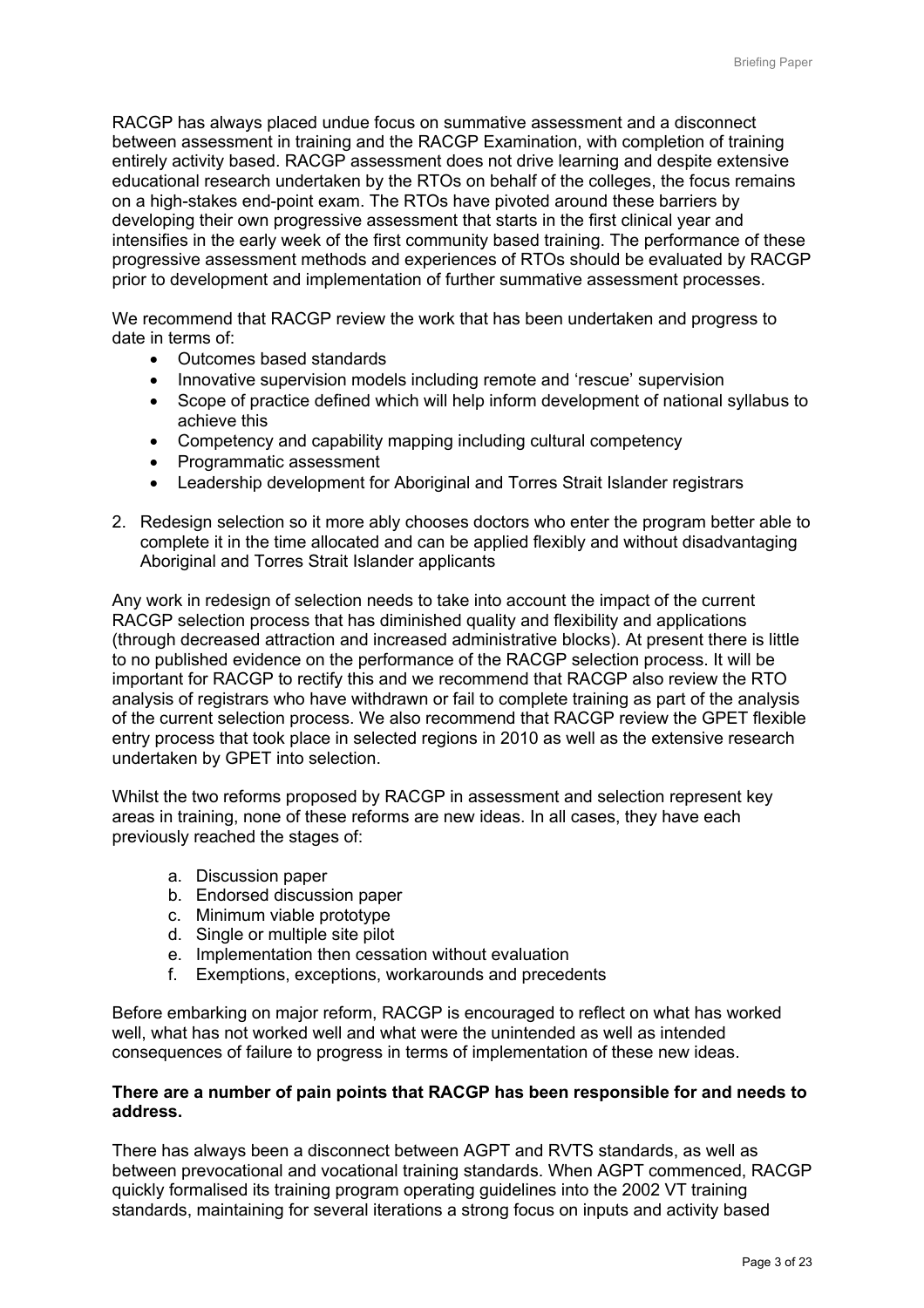standards, centred around training practices and supervisors, registrars and training providers. The funding of a practice to host a registrar and the payment to teach was enshrined in the first RTO contracts and has changed little over time, despite the clear advantage to larger metropolitan practices owned by the supervisors and the disadvantage to smaller and more rural practices.

The impact on training practices, registrars and training deliverers of the tardiness to adapt to the new delivery model and its imperatives has been profound. Many smaller and rural practices have been excluded as they cannot meet the standards (such as an accredited supervisor onsite 80% of the time). Others cannot afford to take three hours each week away from patients to teach, even though they can ensure the registrar is providing safe quality care and is getting safe quality supervision. Practices with multiple registrars get the same per registrar teaching payment as if there were just one and run group teaching events multiplying the payments.

The RTOs have pivoted around these barriers by developing their own progressive assessment that starts in the first clinical year and intensifies in the early week of the first community-based training. They have built in additional services and payments to equalise and adjust for the more vulnerable practice in the most vulnerable communities. They have built business cases for non-GP training facilities to offer advanced and extended skills training without providing a lot of additional funding.

The RTOs have built robust relationships that inform valid, reliable, qualitative, timely workforce needs assessment. This is particularly important in vulnerable communities where there are often small practices and the loss or gain of one doctor significantly impacts safe quality care provision. They understand and manage the impact of national policies and especially unexpected changes in such policies in a way that minimises disruption. They streamline accreditation and other activities where the two Colleges and the Department have differing priorities and do not synchronise their demands on prospective and current participants and stakeholders.

RTOs have been remiss from a workforce driver point of view, but perhaps not from an efficiency and educational excellence point of view, in not accrediting new practices when they have enough current practices. Some RTOs work on the theory that registrars should be trained well by the more experienced and then seek work elsewhere. This limits the short and long term of the AGPT as we have shown where a registrar trains- especially where they complete their training- is the strongest predictor of subsequent retention.

There are numerous ways RTOs could have shared resources and expertise under the leadership of GPET, the Department and the Colleges. However the RTOs were set up under competitive terms and to collaborate was a breach of contract. It is not surprising they have found local solutions first, retrofitted later as RTOs amalgamated and cooperation allowed. What has not been articulated in the RACGP training operation model is how RACGP will mitigate issues that may arise if the Colleges are set up to be competitive and collaboration between the Colleges becomes a breach of contract.

#### **There have been many conflicts created and others dismissed or ignored between key drives in GP training with no mechanism offered for their attention and resolution.**

All of these conflicts are issues of governance, but first of all they must be recognised as conflicts in order to be managed transparently and effectively.

1. Managing the competing needs of the community, the training practices and the registrars is extremely complex. The RACGP paper does not bring these together, but instead makes contradictory statements that can be misunderstood; favourably and unfavourably. The paper misses the importance of expectation management and the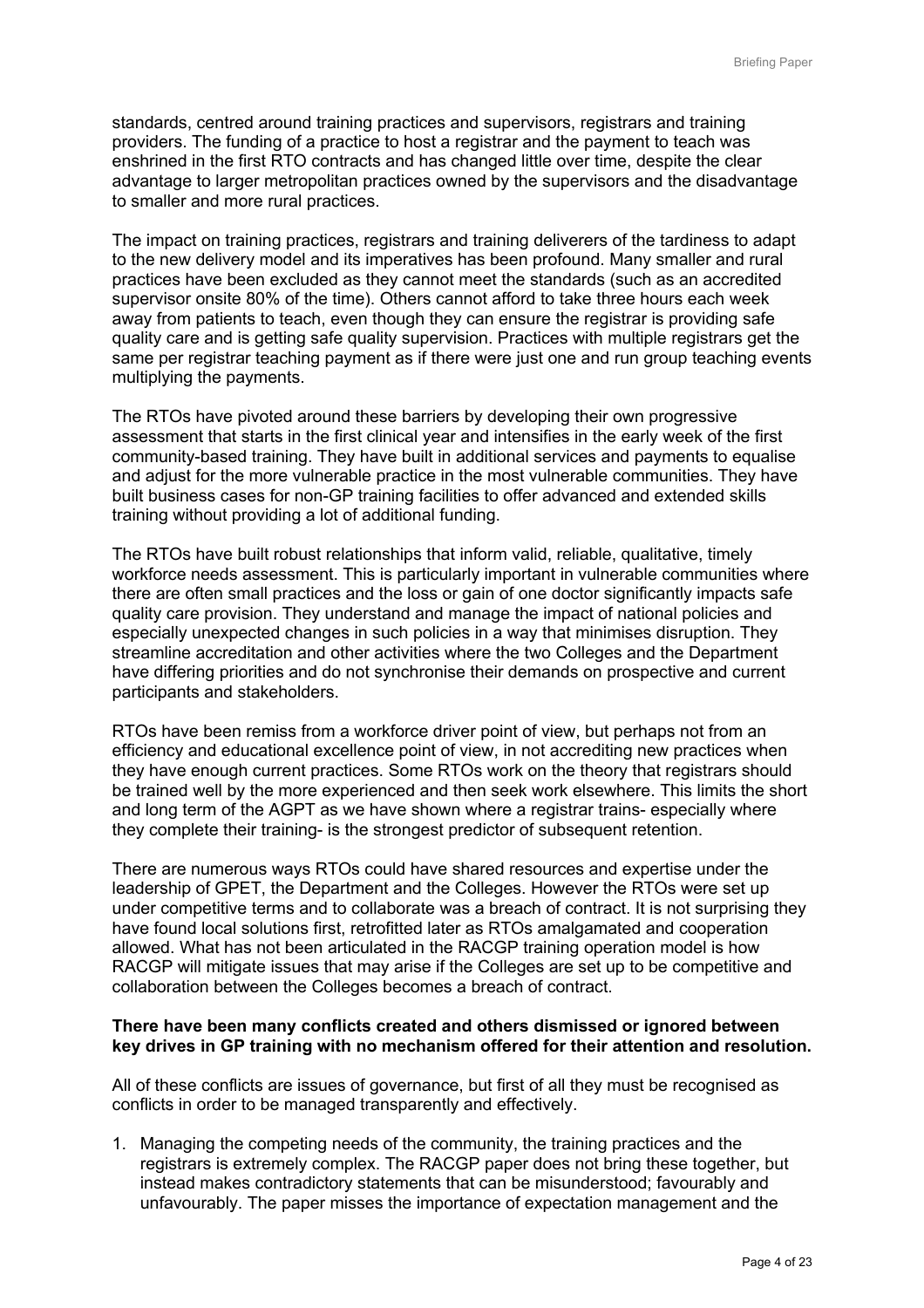power of expectation violation, neither of which as a membership organisation does the RACGP do as well as it must. To fail is not to lose a member but potentially to lose a life.

- 2. Education and assessment being provided by the one entity is an inherent conflict of interest. Setting the standard to be met for all who would seek to be a GP deemed safe to work anywhere in Australia unsupervised and then designing not only the curriculum but the syllabus, with the clear statement the education will deliver successful result, lacks transparency and oversight. This argument is why in 2000 the RACGP was not invited to tender to deliver GP training.
- 3. Flexible local arrangements and national standards being approved by one entity is open to gaming. The relationship between the RACGP jurisdictional faculties and the national office has always been vexed due to different priorities and experience. The failure of the national office to adapt to demands for a more relevant and effective set of standards and processes till now is testament to this reality.
- 4. Membership-based organisations will always struggle to manage the conflicts that arise in a training scenario. This is why even when the RACGP ran the GP training program it had a different entity do so-and even then the conflicts were hard to manage well. The desire to keep a member too often overrode a safety and quality issue and even a breach of standards that threatened AMC accreditation. There is potential for the opposite to occur as well in terms of the GP training contracts toppling the membershipbased priority of the College.
- 5. GP training funded and delivered as a workforce program is inherently communitycentric; otherwise it cannot deliver safe quality care where it is needed most through this lever. The RACGP is unashamedly membership and profession centric and most members do not live and work where this training program most needs to deliver.
- 6. The added sophistication of qualitative and quantitative analysis of workforce needs short, medium and long term is very helpful but needs very careful interpretation and implementation. For instance, when fact meets local politics- especially among members- there will need to be an impact assessment, communication and an entry/exit strategy in place. Lost goodwill is extremely hard to replace or recover.
- 7. National consistency and contextual relevance without decision making authority, responsibility or accountability being defined is deeply troubling. We are concerned that the RACGP paper slips seamlessly from national to faculty to hub without explaining:
	- a. How and why this model was chosen and the evidence for its suitability;
	- b. The value of hubs in areas where training outcomes would be harmed through a hub model;
	- c. The decision-making tree that allows decisions to be made that will have profound effect on participants and communities, without consultation and influenced by a desire for power and control at a national level in the name of "consistency" or "cost" or "risk management"- all of which differ depending on where you sit in the decision situation.

### **There are a number of systemic pain points that if addressed by the Colleges and the Department, would assist GP training to deliver a safe, quality, appropriately distributed GP services to all Australians:**

- 1. A joined- up general practice experience with synergies developed and schisms managed across:
	- a. Universities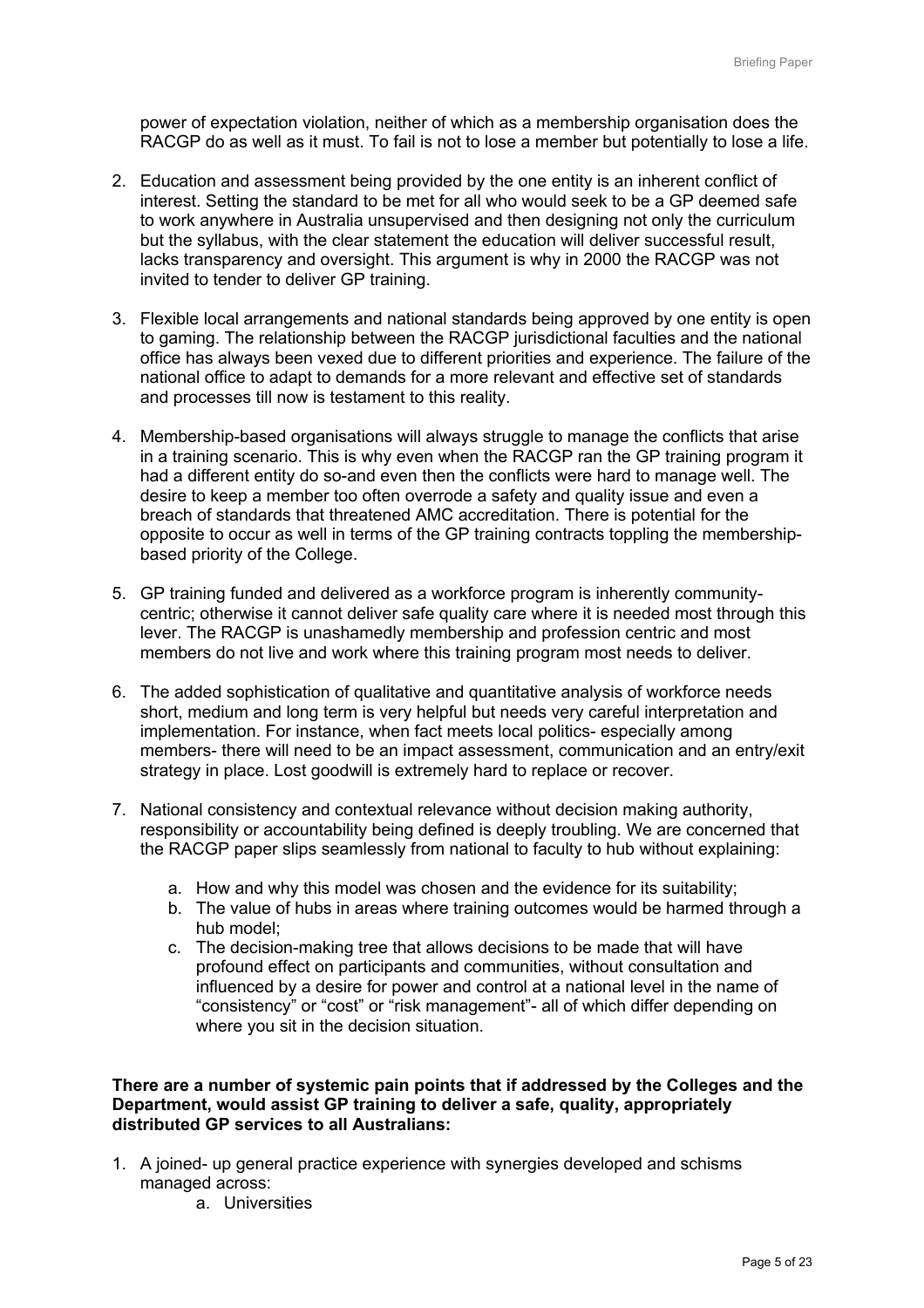- b. Prevocational settings e.g. the WA GP preparation program in private and public teaching hospitals urban and rural;
- c. Both GP Colleges
- d. Professional development to enhance capacity to teach, mentor, train and supervise once fellowship is acquired.
- 2. Information sharing and clear governance across:
	- a. Sections of the Department with each other e.g. Aboriginal health, health needs mapping, health workforce;
	- b. GP Colleges and other relevant Colleges;
	- c. Regional training delivery sites;
	- d. Workforce programs, e.g. RCS, AGPT, PEP, ACRRM IP, RVTS, MDRAP, JDRTIF, and various FGAMS arrangements;
	- e. Accreditation entities and the MBA, AMC, APHRA.
- 3. Program synergy and coordination
	- a. The greatest synergies are probably not in centralising activities and functions nationally but aligning them regionally. This can be achieved through joint funding, joint governance, joint information sharing arrangements and joint KPIs all pay for performance
- 4. KPIs individual and joint across all funded programs with pay for performance, e.g. pay for successful recruitment and placements with relative values depending on location and vocation.

We encourage RACGP to work actively with the Department to facilitate certain AGPT policies to be changed to ensure;

- 1. Flexible entry means registrars could enter when they were ready and able- not too soon or too late- and in line with selection processes for other medical colleges and hospitalbased intakes- and not just once or twice a year;
- 2. The transfer policy would allow registrars to move freely between regions, between GP and RG training, whereas at present unforeseen and extenuating circumstances are required;
- 3. The general/rural pathway split is increased, replaced by a general practice/ rural general practice/ rural generalist pathway;
- 4. Regional quotas are dropped with a view to more precise training positions being made available to registrars who either compete for them or are placed in them.
- 5. There is no cap on training time and training time is able to be case managed on individual need.

The Department already has the contractual lever to drive a more precise version of workforce needs- based distribution of GP training and now has both local and national data to do so. The issue will remain the politics of gaining or losing priority status for being able to access GP registrars in a particular town, and in a particular practice.

The RACGP paper uses a great deal of qualitative descriptors and undefined terms with and for which no accountable or measurable elaboration is made. The words used with most frequency include:

• Reduce / decline / improve / better / increase / significant / meaningful / leverage / trust / relationships / flexibility / challenging / critical.

The language is very heavily activity and inputs based rather than on measured outcomes and impact. This reliance on activity in many sections of the paper continues the same axiomatic – rather than causal – argument, that activity 'somehow' delivers results and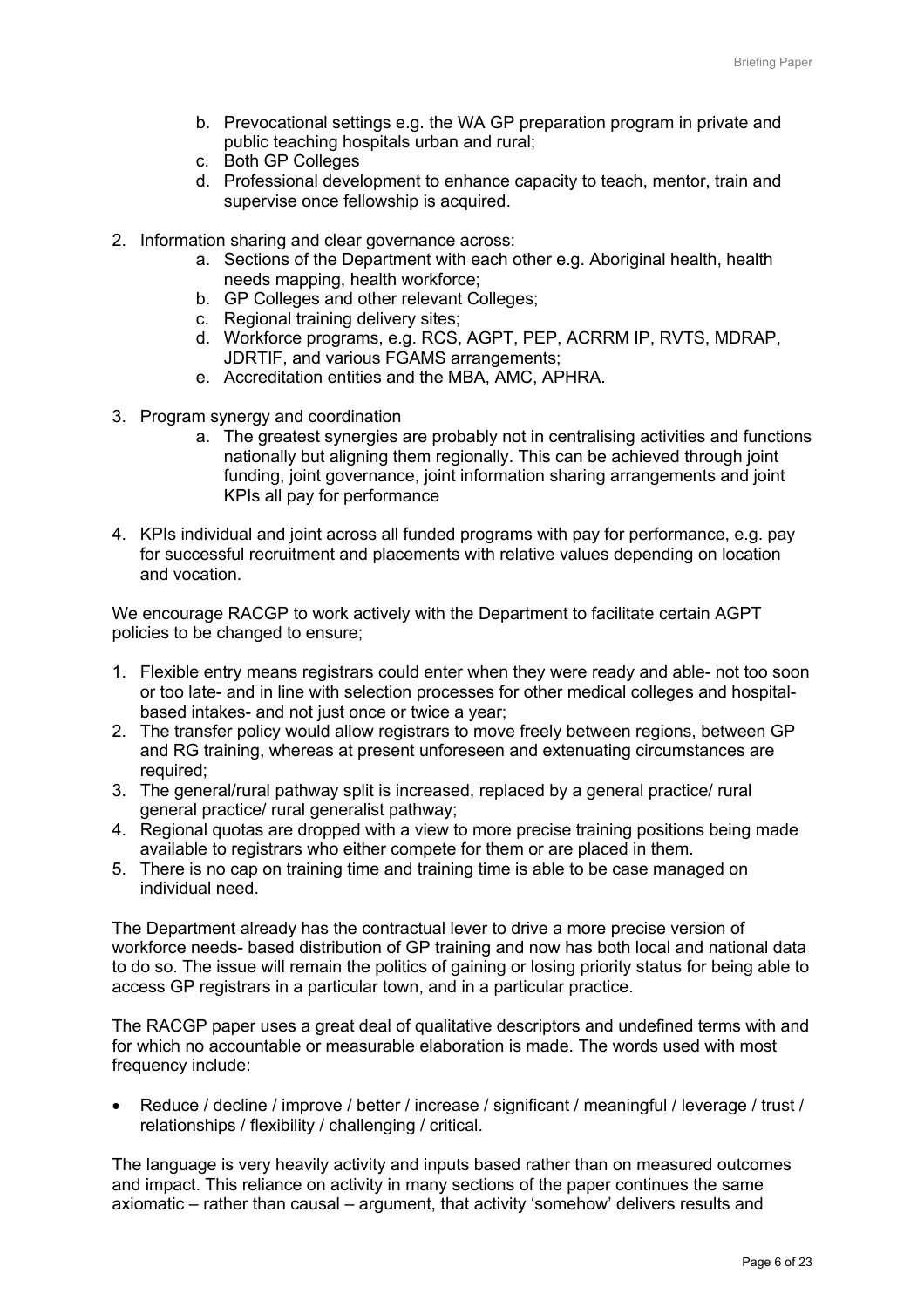impact – better results and impact – in terms of a more attractive, affordable, effective training program that results in a redistribution of doctors to vulnerable communities. It suggests lack of accountability or responsibility or expertise. For instance:

• *RACGP staff will use their relationships / strengthen their relationships / link applicants / work with government / collaborate with funders / advocate for / provide advice career counselling / attend events – but it is not clear how this activity will be measured in terms of a return on investment for government funds expended and the foregone opportunity costs of a more impactful approach.*

Appendices 1-4 provide more detailed discussion in regards to the unqualified and ambit claims, conflicting statements and ways in which GP training could be reformed without dismantling the infrastructure.

### **Conclusion**

It is important not to assume the work of the RTOs is fully understood and analysed on all relevant metrics that would include:

- 1. Return on investment;
- 2. Relationship capital and transferability;
- 3. The impact of imposed challenges on a stressed industry;
- 4. The complexity of an art not easily transmitted as history has shown us;
- 5. Changes inside and outside that could improve in real terms the impact of the AGPT.

Most commonly in changes of this kind it is only in retrospect this wisdom is acquired.

Unfortunately, the price of such a discovery driven, empirico-inductive approach to change management can be extremely expensive for the people we are supposed to be serving. Change in this setting must be undertaken carefully, best through a series or small considered steps before embarking on wholesale change from which there is no return.

The Colleges and the Department still have a valuable opportunity to undertake extensive consultation and input from those on the ground, living now what is proposed to be changed dramatically and abruptly. But this needs to be done as a high priority. This feedback is critical to help inform the Colleges and the Department on what changes need to occur, can occur and should occur as a priority and without major transformational change. From this, a blueprint can be developed that will create sustainable and meaningful growth and vibrancy in training and in terms of medical workforce.

- Appendix 1: Unqualified and Ambit Claims
- Appendix 2: Reforming GP training without dismantling the infrastructure
- Appendix 3: Conflicting statements without recognising the inherent disconnect
- Appendix 4: The deep dive for consideration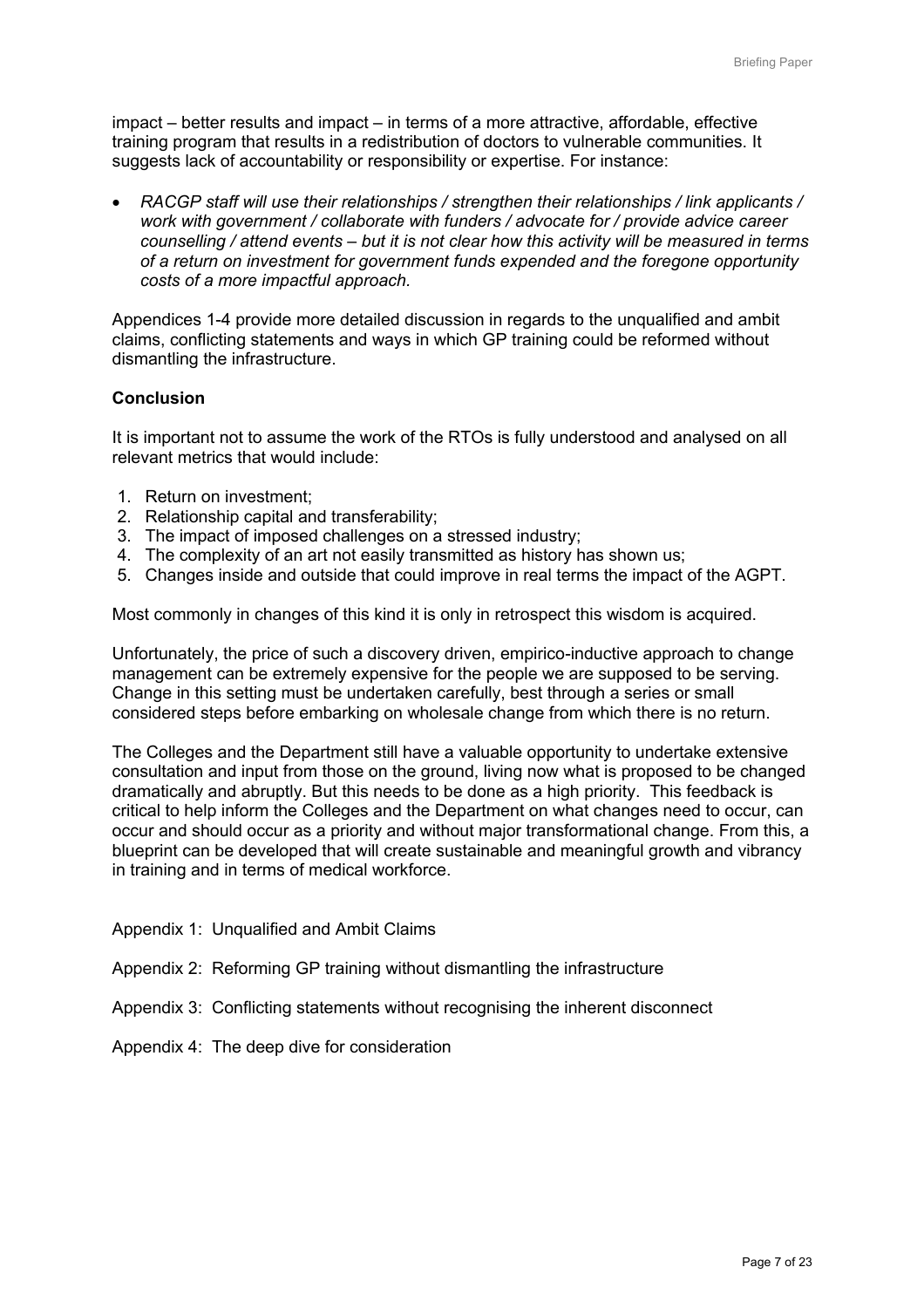# Appendix 1

## **Unqualified and Ambit Claims**

Some examples include:

- 1. *A stronger pipeline leading to a larger better trained general practice workforce will deliver a more effective and efficient health system* p.15
- 2. *This vision will achieve a sustainable pipeline of safe, competent GPs and RGs* p.1
- 3. *A RACGP service will leverage the RACGP membership base to increase supervision capacity and provide services in the most challenging locations* p.2
- 4. *The RACGP model will work to ensure GPs are available where they are needed, can meet the challenges of the future, and can work in the health services of the future p.2*
- 5. *The supervisor professional development program will enhance the quality and consistency of supervision, leading to better training outcomes, and improved attraction to the general practice specialty* p.13
- 6. *We have an opportunity to provide meaningful improvements in the quality and safety of training, the distribution of general practitioners for the long term benefit of the community and the profession* p.1
- 7. *The model is built on a foundation of high quality practices and supervisors with which we have established relationships and trust* p.2
- 8. *The approach of central development and local implementation (marketing and recruitment) will ensure consistency, strategic alignment, and strong recognition of the professional and personal benefits of general practice, whilst also ensuring local contextualisation and alignment with workforce need. This investment should ultimately lead to improve intake into the general practice training programs* p.15
- 9. *The model will deliver a high quality training experience that meets the expectations of registrars, supervisors and practices, attract candidates into the general practice training pipeline and retain GPs in areas of workforce need* p.7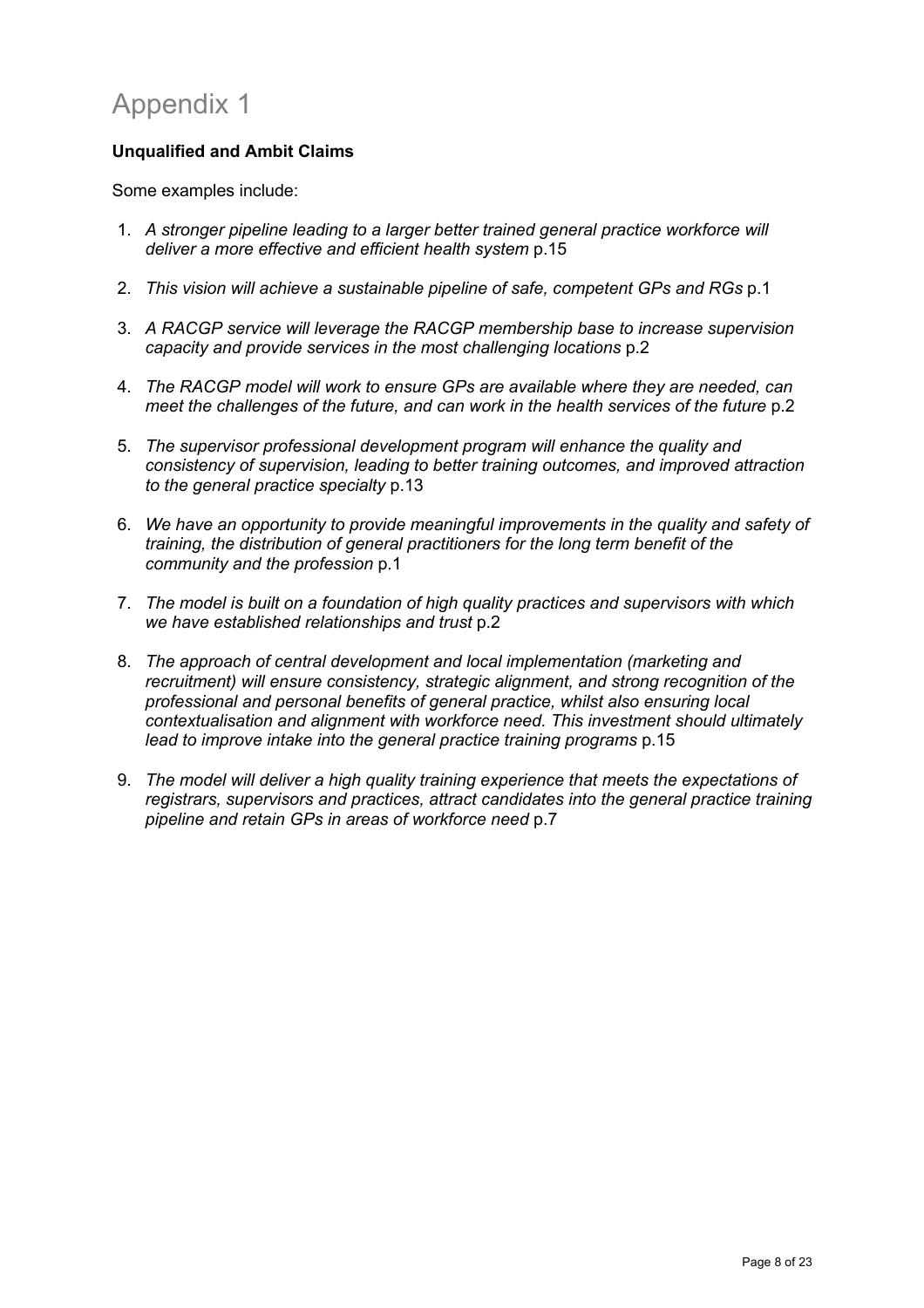## **Reforming GP training without dismantling the infrastructure**

The RACGP paper contains some positive elements in terms of the future operating model, particularly around improving the flexibility in training and tailored support and incentives, targeted to where they are needed in terms of better attraction and retention.

Many aspects of the proposed RACGP operating model are already in place in AGPT and being delivered by RTOs, in collaboration with regional and community stakeholders as well as the medical Colleges and Department, including:

- Personalised case management and career navigation for junior doctors and GP and RG registrars:
- Integrated Aboriginal and Torres Strait Islander education and support;
- Tailored support and incentives, matched with an understanding of community needs, to ensure safe, viable experiences in areas of workforce need.

There are a number of important initiatives that can be undertaken prior to transition to RACGP profession-led training and will address challenges faced by rural registrars in particular as well as increase the attractiveness of general practice as a career. Rather than transformative change and dismantling what is in place to rebuild, there are opportunities to reform training policies, at both College and Department level.

There are a number of barriers for rural registrars in particular, caused by conflicting policies at both College and Department level. The RACGP has the opportunity to redress this by reviewing and revising its vocational training policies and its assessment program to ensure that there is greater consistency and procedural fairness in terms of its fellowship pathways, as well as better clarity and procedural fairness in terms of decision-making in relation to its standards and training policies and its assessment processes.

Over the last two decades, there have been opportunities for RACGP to work together with the RTOs and local communities to address key issues such as:

- medical workforce distribution and training and workforce mapping;
- Aboriginal and Torres Strait Islander health training, including training and exam support for Aboriginal and Torres Strait Islander doctors;
- increasing the attractiveness of general practice as a career;
- vulnerable communities and their access to high quality general practice;
- better integration of the rural training pipeline.

Many of the key aspects of the RACGP operating model as outlined in the RACGP profession-led, community-based training paper could have and should have been addressed by RACGP over the last two decades, particularly as interest started to decline in GP training from 2015 onwards.

What is disappointing is the lack of recognition for what has been achieved to date, in terms of AGPT, in terms of:

- better understanding of community needs, with the building blocks now in place through the maturing of the RTO infrastructure and collaboration of the Department in terms of access to tools such as HeaDS UPP to concord local knowledge with nationally consistent workforce data;
- integrated Aboriginal and Torres Strait Islander education and support, as well as incentives and salary support, ensuring contextually relevant cultural mentoring,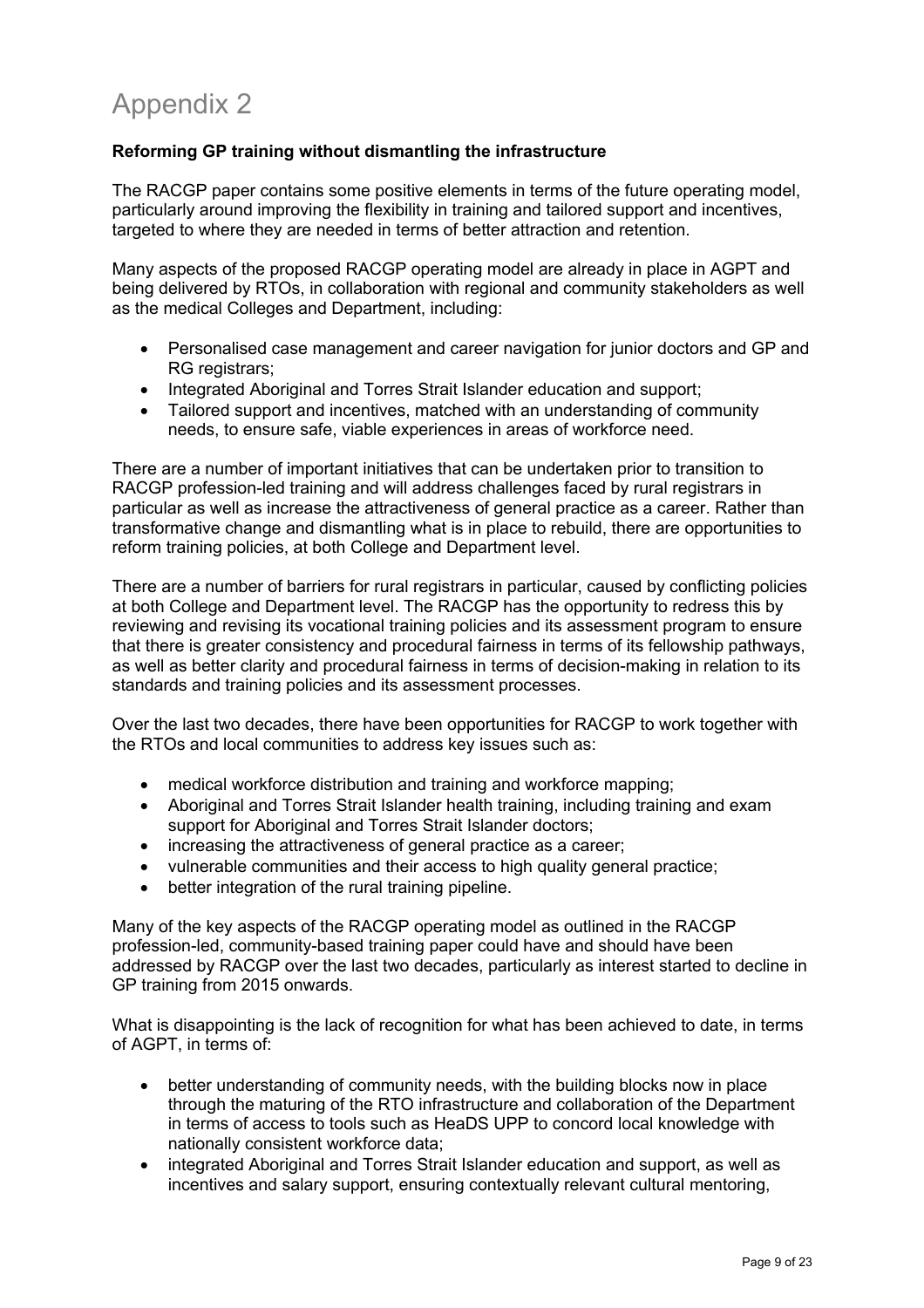education and support is available to all registrars, supervisors and training practices, medical educators and RTO personnel;

- personalised career navigation in terms of location and vocation for junior doctors, GP and RG registrars enabling recruitment and focused case management for registrars with rural intent;
- tailored registrar support and incentivisation to recruit and retain doctors in rural and remote areas.

What has not been addressed in the RACGP operating model is the slow progress to date on the part of RACGP in terms of ensuring that its curriculum and standards are fit for purpose and in line with the requirement for greater flexibility in training and best practice in terms of integrated education and assessment. The RACGP curriculum is meant to be reviewed and revised every three to five years and the current curriculum was released in 2016. The RACGP is currently in the process of recruiting for writers to develop a national training syllabus, based on a curriculum that is more than five years old and past its review date.

The RACGP operating model states that "flexible entry into the general practice training program and progressive assessment of general practice and rural generalist registrars to optimise their training pathway (avoiding over- and under-training). There has been little progress made to date, over the last two decades on the part of RACGP in terms of modernising its summative examination process and in terms of better integration of the assessment during training with the RACGP examination. It is only during the pandemic that a major change has occurred in terms of the RACGP examination, with the replacement of the OSCE with the online RCE. Registrars, supervisors and RTOs look forward to release of the external review commissioned by RACGP into the technical issues in the 2020 RACGP examinations. The major disruption and distress to registrars, supervisors, training practices and examiners cannot be easily dismissed and will have lasting effects throughout the sector.

RACGP has commissioned a number of Educational Research Grants with research delivered by the RTOs on key areas of assessment, including global assessment tools (2017), development of a framework for workplace based assessment for GP education and training (2018) and a patient encounter tracking and learning tool (2020) as well as research into the performance and utility of assessment tools used in GP training such as multisource feedback and external clinical teaching visits (2020). The outcomes of these research studies and/or recommendations for program improvements as a result of these research projects have not been communicated by RACGP to program participants and RTOs to date. It would be useful for RACGP and RTOs to have the opportunity to review the results of the work from the ERGs to date, as well as the results of the 2021 ERG grants to determine how program improvements can be made to AGPT and RG training, both now and in the future.

If RACGP wishes to optimise registrars' training, avoiding over and under-training, a key area that it can address and provide better targeted support on is in the area of exam feedback. The lack of actionable, individualised exam feedback, particularly in the case of registrars who have been unsuccessful in passing the exam, impedes RTOs from providing targeted support for these registrars and creates additional stress and pressure for registrars, often leading to them seeking extra support from commercial exam providers, at their own cost. It is costly both at an individual registrar level and from a program perspective to have registrars repeatedly fail the exam and fail to progress through training. RTOs receive limited support from the College and little to no feedback and reporting in terms of how well their education programs are preparing registrars for the exam or how their registrars have performed in the exam, as a cohort and as individuals. Ensuring that there is increased exam support for Aboriginal and Torres Strait Islander doctors in particular is an important issue that RACGP needs to be prepared to work with the RTOs to address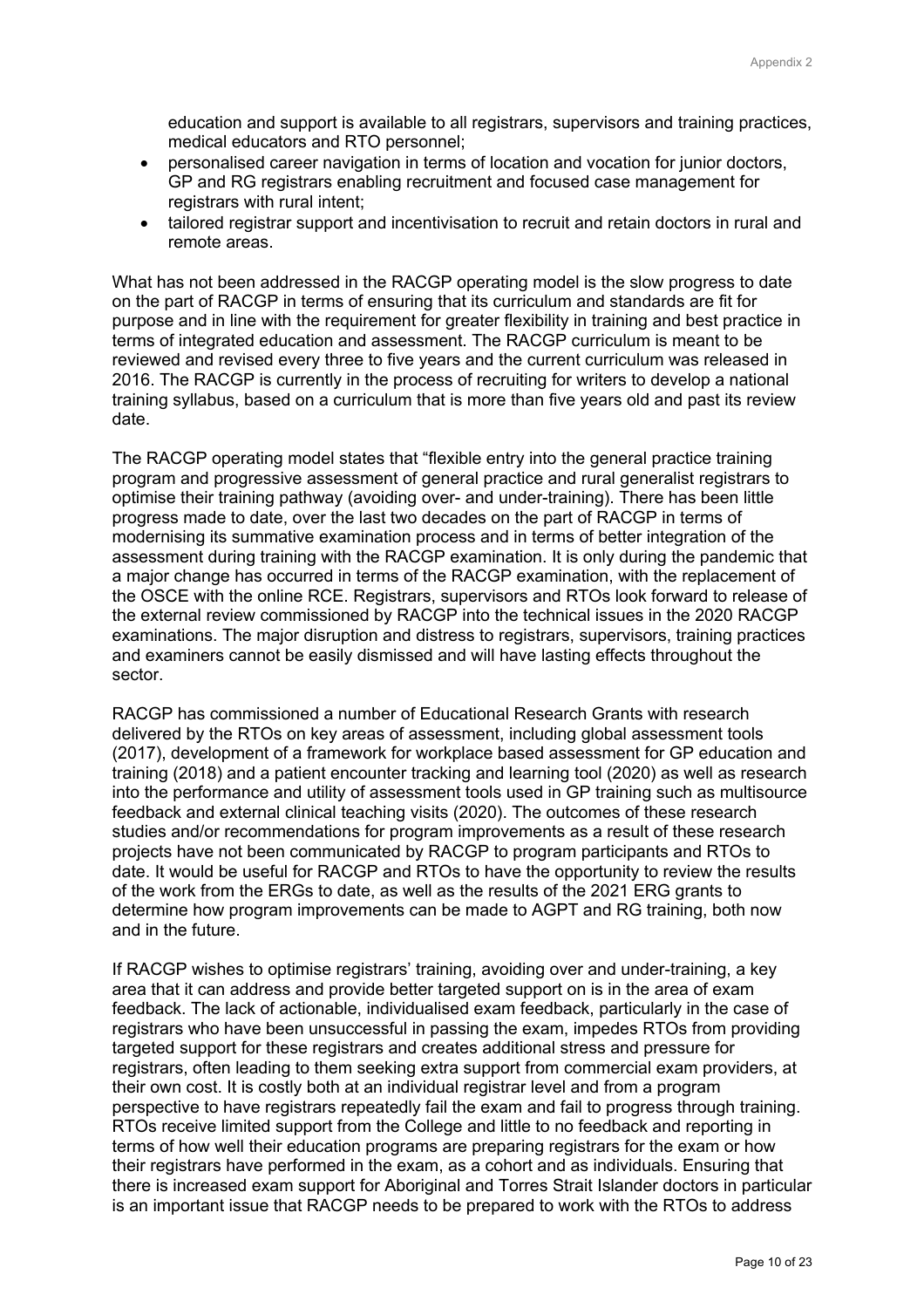and this should include exploring what alternative assessment approaches may be feasible, including workplace based assessment approaches for doctors who may struggle with online examinations. The restricted timing of the RACGP examination as a biannual process and the requirement to pass the AKT and KFP before enrolling in the RCE (previously OSCE) puts further pressure on registrars, stalling their training progress and creating anxiety and stress. The ability of RACGP to pivot and revise these requirements in terms of exam progression as a result of the pandemic and technical issues with the exam in 2020 was a positive move that needs to lead to further exam program improvement rather than reverting back to what is organisationally easier in terms of administration but less member-centric and community-centric in terms of engagement and support.

Flexible entry into the program will be an important quality improvement measure for AGPT and RG training but there are other major issues that RACGP must address in order to improve flexibility during training, particularly for rural registrars. Since the transferring of responsibility for selection to the medical Colleges in 2017, programs such as the Matched Selection Process (MSP) which helped identify, select and prioritise entry for doctors with rural intent have been lost. RTOs, through their relationship with local health services, and close working relationships with regional stakeholders, including rural clinical schools and local communities, have a working knowledge of medical students and junior doctors with a genuine interest and commitment to rural general practice. The means to utilise this knowledge to ensure a streamlined entry into general practice is an area where RACGP can look to improve its selection process.

In terms of flexible entry into the program, both AGPT and RG, RACGP needs to look at its conflicting policies in relation to hospital experience and RPL and RACGP fellowship. RACGP Vocational Training policy does not recognise general practice experience as part of its RPL process. Under the current RACGP VT policy, doctors training towards RACFP fellowship via AGPT cannot obtain credit for previous work in Australian general practice and in many cases, and are often forced to re-enter the hospital system to obtain further clinical experience as part of entry into AGPT and RG training. If they are not able to obtain relevant hospital experience (as determined by the prerequisites of medicine, surgery, ED and paediatrics), they are excluded from entry into AGPT and their only recourse is to enter the RACGP PEP program to attain RACGP fellowship. However, doctors training towards RACGP fellowship via RVTS, may be granted RPL for prior GP experience as well as prior hospital experience. This inconsistency in terms of recognition of prior learning is contradictory and acts as a barrier for doctors working in rural general practice who wish to enter AGPT to train towards RACGP fellowship. At the same time, RACGP has increased pressure on doctors by restricting enrolment to RACGP exams and hence RACGP fellowship, conditional to being enrolled in a RACGP fellowship training program (AGPT or PEP). There has been limited evidence published on the part of RACGP to justify the prerequisite hospital experience requirements, despite these requirements being in place since the RACGP Training Program. There is no published evidence on the outcomes of programs such as PEP to justify restricting attainment of RACGP fellowship to being enrolled in this program whilst being restricted from AGPT.

There are significant impediments to flexibility in training that are a direct result of conflicting training standard and policies on the part of RACGP. These have significant impact on the attraction and retention of registrars to work rurally, both during training and post fellowship. The RACGP practice diversity requirement, for example, positively disadvantages rural registrars from training and staying in a rural area. The impact of this practice diversity requirement (also sometimes called 'the two practice rule') has been discussed with RACGP by RTOs and registrar and supervisor stakeholders alike and whilst there have been some wording changes around the guidelines, the requirement remains in place. Whilst the intent of the practice diversity requirement is positive in terms of ensuring that registrars are able to experience the diversity of general practice in terms of patient presentations and practice management styles and approaches for example, the process of administering the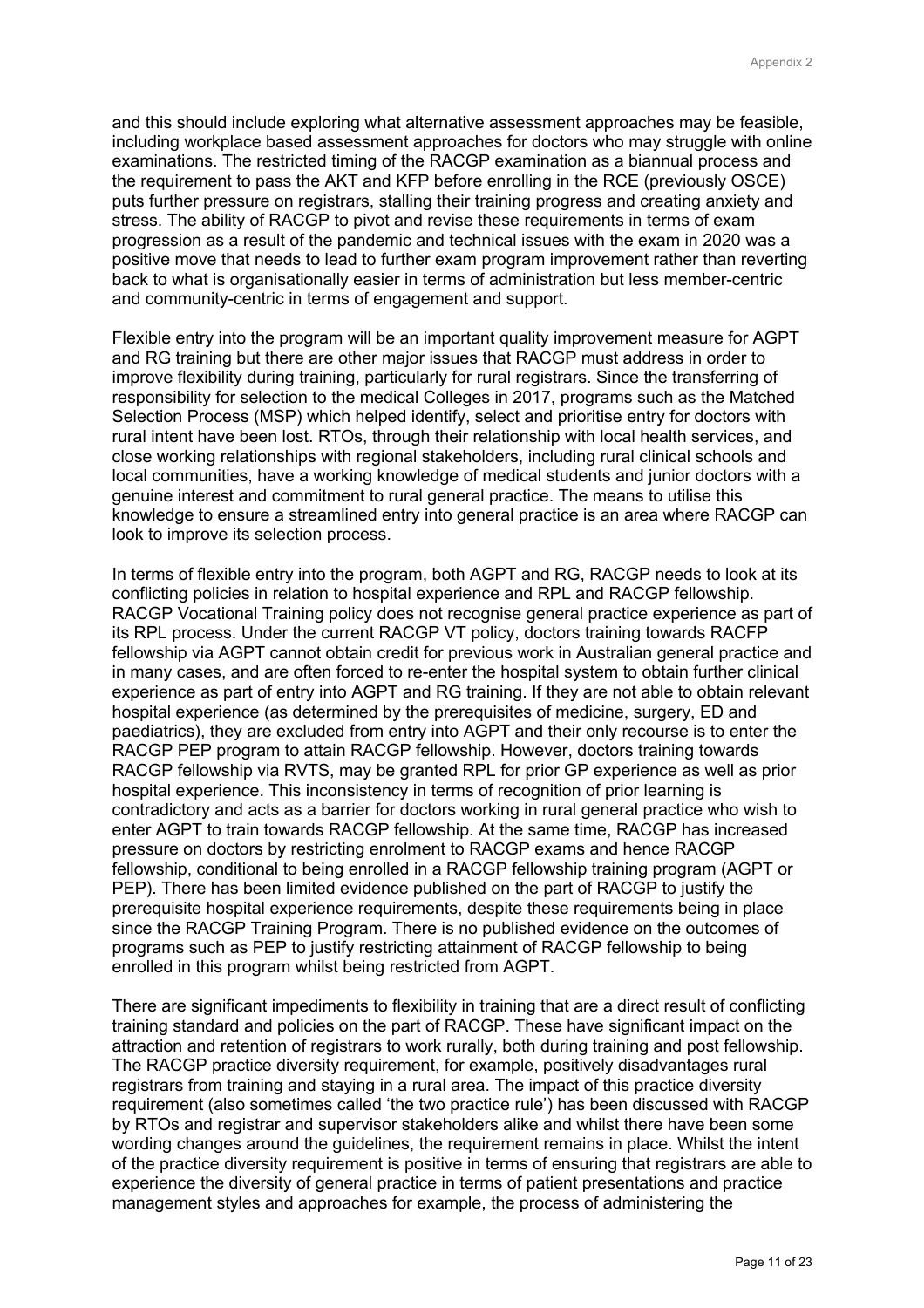requirement is bureaucratic, cumbersome and activity based in nature. Registrars are required to request an exemption to the practice diversity requirement if they wish to stay in one practice for extended period of time. Even if the exemption is supported by the RTO, approval must be sought from RACGP via the State Faculty Censor and the registrar must undertake an activity such as an inter-practice visit, case studies or audit to demonstrate achievement of 'practice diversity'. Registrars in metropolitan and larger regional centres can more freely move around practices and remain professionally and personally based in a location than registrars in more rural and remote communities, who are often forced to relocate their families and move from that rural location for a period of time. This disruption to registrars and their families, to training practices and to local communities can readily be avoided by dismantling outdated training requirements such as this and looking to more innovative and evidence based ways by which registrars can demonstrate scope of practice relevant to community need.

The lack of transferability of movement between Colleges is another area where RACGP and ACCRM have failed to make significant progress during the last two decades. There is no formal policy agreement between the two medical Colleges in regards to transfer from one College fellowship pathway to another. Under current College policy, an AGPT or RG registrar who wishes to transfer training from ACRRM to RACGP must leave the program and re-enter under a different training pathway, with no formal recognition of their previous training experience. The desire for greater distinction and differentiation on the part of the two medical Colleges has played out in terms of increased inflexibility in terms of training for registrars and training practices alike. A registrar may make a request to transfer from one College to another but this is done on a case by case basis as an exemption, rather than acknowledging the value of the training already acquired, in the same medical speciality, albeit by a different College.

RACGP should look to address the inequities in terms of its standards and policies and in turn improve the clarity in terms of its decision making and determinations. It is not fair or reasonable to have standards and policies that are opaque and open to interpretation on the part of decision makers, based around the granting of exemptions rather than procedural fairness.

Addressing the inequities in these policies and improving the clarity in terms of decisionmaking and determinations will help:

- increase flexibility in terms of training opportunities for rural registrars:
- increase attractiveness of rural general practice as a career, enabling doctors with rural intent to be nurtured and supported throughout training, from pre-entry through to fellowship;
- improve retention of registrars in rural and remote areas;
- enable targeted exam support to be delivered by RTOs, reducing the need for more expensive and intensive remediation.

These changes are quality improvement changes do not require major transformative change, can start to be addressed now and will have maximal positive change for doctors in training and communities, with minimal disruption on the ground.

Whilst there has been significant sharing of resources and expertise on the part of RTOs to the College over the last two decades, there has not been the imprimatur on the part of RACGP to make changes where they are needed in a timely manner, to act on feedback received on the impact of its standards and training policies on the ground and to provide advocacy and support on a College level to review, refine and reinvigorate training.

The desire of RACGP, as expressed in the operating model paper, to become more actively involved in terms of provision of individualised management of medical students, junior doctors and GP and RG registrars is welcomed but what is also required is greater advocacy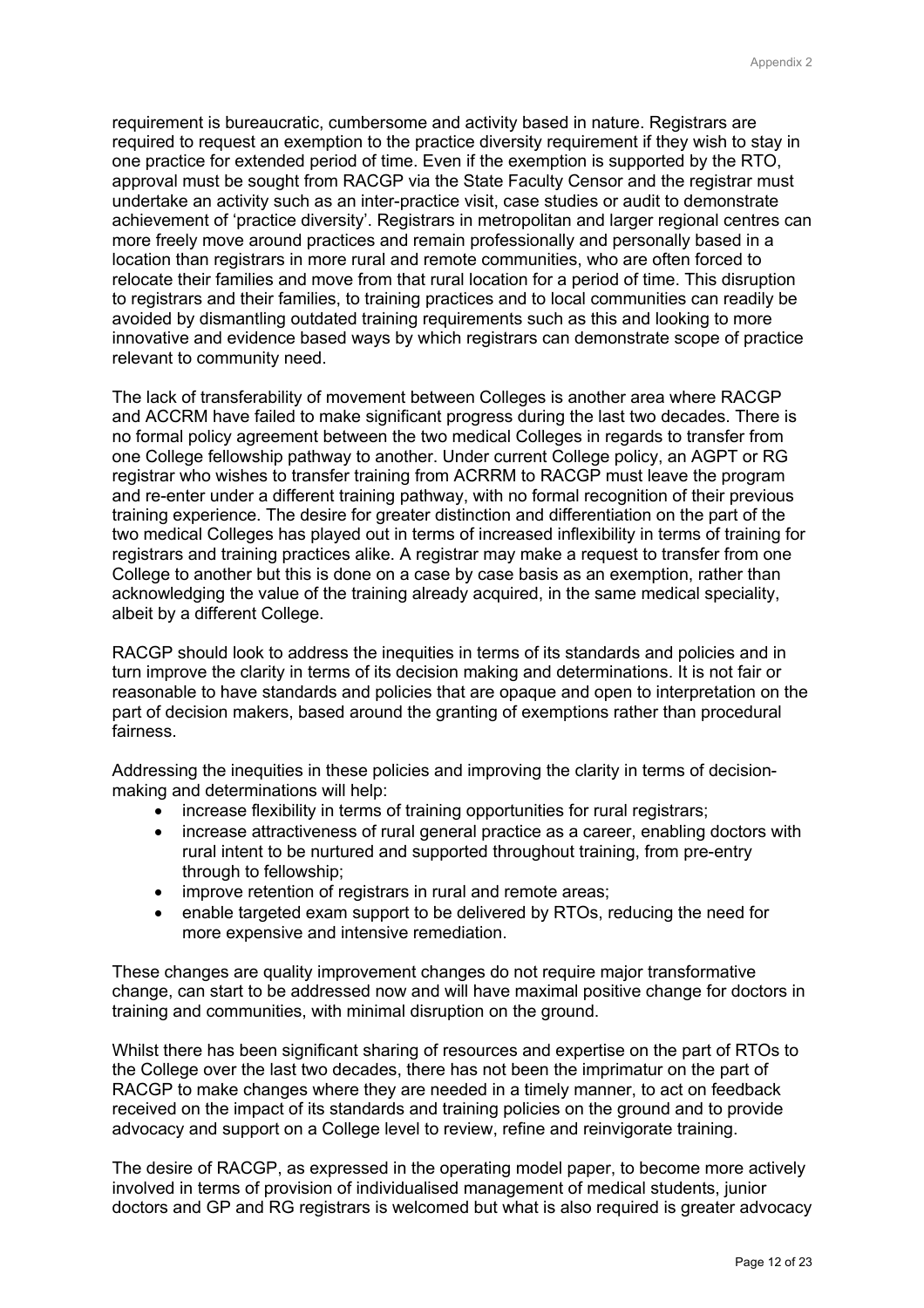and support from RACGP to assist rural registrars to attain and retain their advanced skills in areas where they are most needed. There has been a significant increase in the education and assessment requirements expected from registrars training towards FARGP and this has come with increased cost and pressure to fulfil the assessment requirements for each ARST. There are a number of advanced skills training opportunities in clinical and nonclinical disciplines (e.g. medical education) that are now recognised for FARGP but registrars still struggle to achieve credentialing to utilise their advanced skills training in rural and remote areas due to lack of recognition for credentialing at a jurisdictional level. The advocacy and support that RACGP could provide for RTOs to address their inequities in terms of specialised training recognition for RG registrars would be most welcomed in this space. Ensuring that GP and RG registrars have jobs at the end of their training and the opportunity to utilise their advanced skills training for the benefits of the communities that they serve requires the active involvement of RACGP now, working with the RTOs and the jurisdictions to ensure that there is accurate training and workforce capacity mapping being undertaken.

At present the sector is crowded the sector in terms of multiple agencies, aiming to improve workforce distribution in rural and remote areas, and recruit doctors to general practice. This can lead to confusing and conflicting career navigation messages being delivered to junior doctors, who can be overwhelmed by the wealth of information being delivered. At a community level, the community and the training practice, particularly those that are rural, need to deal with the competing demands of multiple agencies and Colleges, with different training requirements and administrative burden, converging in an uncoordinated manner. Rural practices training GP or RG registrars, together with medical students and/or junior doctors and doctors enrolled in MDRAP or RLRP may be dealing with up to 5 different organisations at any one time. This lack of coordination and cooperation at an agency and College level, places extra demands on the practice and community, impacting on patient care. What has not been addressed in the RACGP operating model paper is how RACGP will seek to reduce the impost on training practices and communities that is caused by two medical Colleges seeking to become more separatist in terms of programs requirements and training delivery and program requirements. The operating model, as described in the RACGP paper does describe the unintended consequences that may result from the disruption and damage that may result from the move to College led training. At the very least, the participants, communities, RACGP members and the sector as a whole require an explanation of what risk management strategies RACGP will implement to minimise disruption and damage on the ground.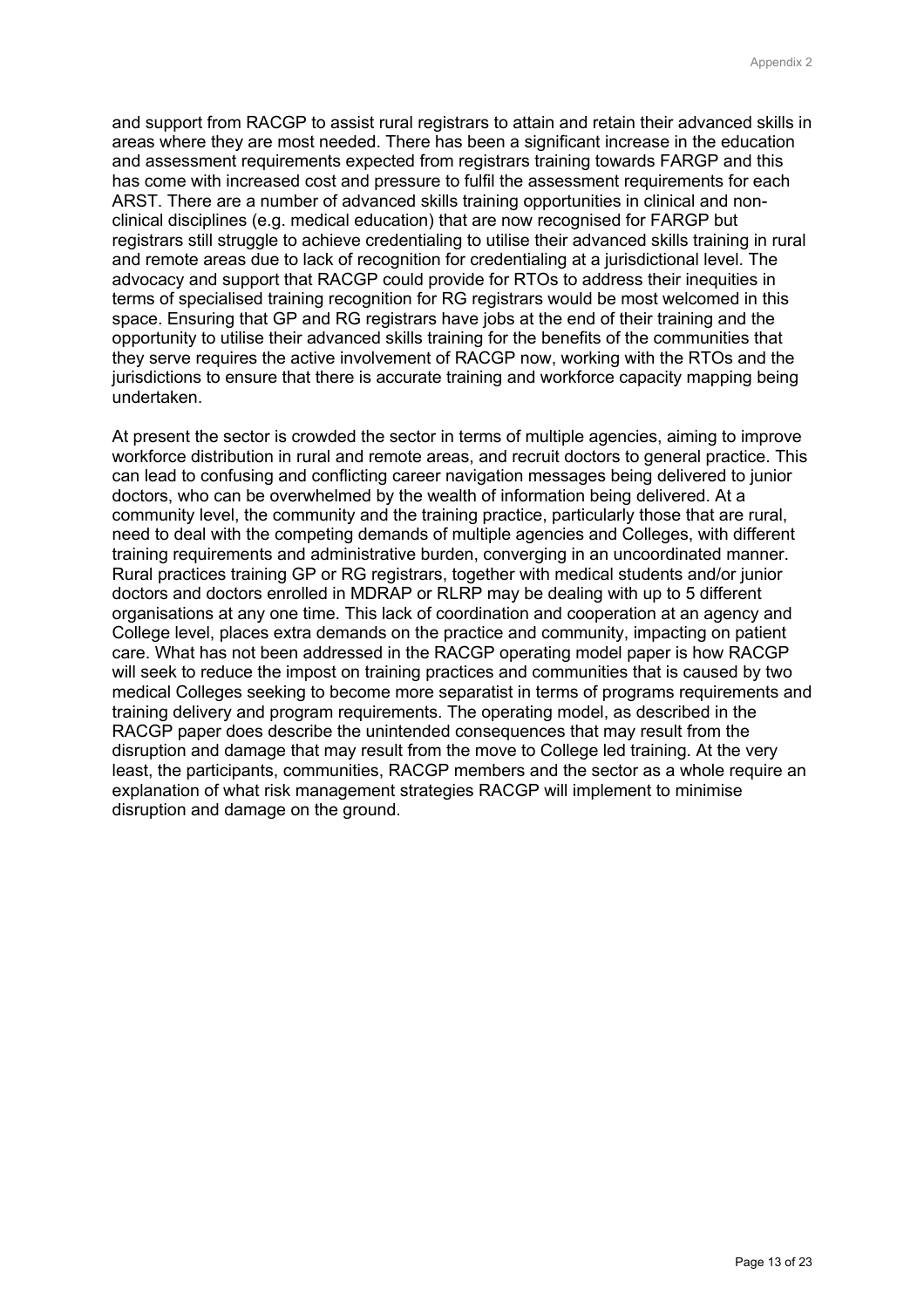# Appendix 3

## **Conflicting statements without recognising the inherent disconnect**

The RACGP acknowledges that it is uncomfortable  $-$  as it always has been  $-$  with the tension between the role of GP training in delivering safe quality general practitioners able to work anywhere in Australia unsupervised and the role it has through government funding to provide general practitioner services distributed according to population and community health need. These are not necessarily in contra-indistinction when considered more deeply.

Doctors train for a job for which the community are prepared to pay, both in terms of vocation and location. However, it is easy to overlook the tension and make poor decisions that impact the doctors, the practices and the community while at face value appearing to solve a vexed problem. The RACGP is right to ask for a review:

• *The RACGP will assess the feasibility of using general practice training, including targeted support and incentives, to fulfil the general practice and rural generalist needs of the community* 

But one might argue the review should have proceeded this paper, and the operational model, principles, compromises and conflicts inherent within it.

There is a global statement that:

• The model will include *careful selection and placement of registrars by balancing and matching community needs, training needs and placement characteristics* – the holy grail of GP training, not always realised perfectly for all parties (or we would not be in need of reform) but this intention clearly will not be achieved through a top-heavy, 3-layer bureaucratic centralised structure that deploys to the local participants. We would need a detailed explanation and explication to be convinced otherwise.

The systemic (if not necessarily individual) unaddressed tension – or conflict – can be seen in the following statements which need a clear explanation urgently. They say that the model:

- 1. *Closely integrates workforce management throughout training to ensure that community needs are met* p.2
- 2. *Offers flexibility to more between the general practice and rural generalist pathway* p.2
- 3. *For registrars, the model will provide improved flexibility in their training pathway and region and a more personalised higher quality training experience making general practice a more desirable and rewarding career choice* p.2
- 4. *For the community, the model will work to ensure GPs are available where they are needed, can meet the challenges of the future and can work in the health systems of tomorrow* p.2
- 5. *Delivers outcome-focused training with experiences tailored to registrar needs* p.4
- 6. *Delivers a high quality training experience that meets the expectations of registrars, supervisors and practices* p.7

Further and more specifically:

- 1. *Case management will be central to guiding and supporting registrars into posts that have traditionally been hard to fill* p.16
- 2. *Placements will be prioritised on key characteristics including Aboriginal and Torres Strait Islander health, areas of high community need, and registrars with special requirements* p.16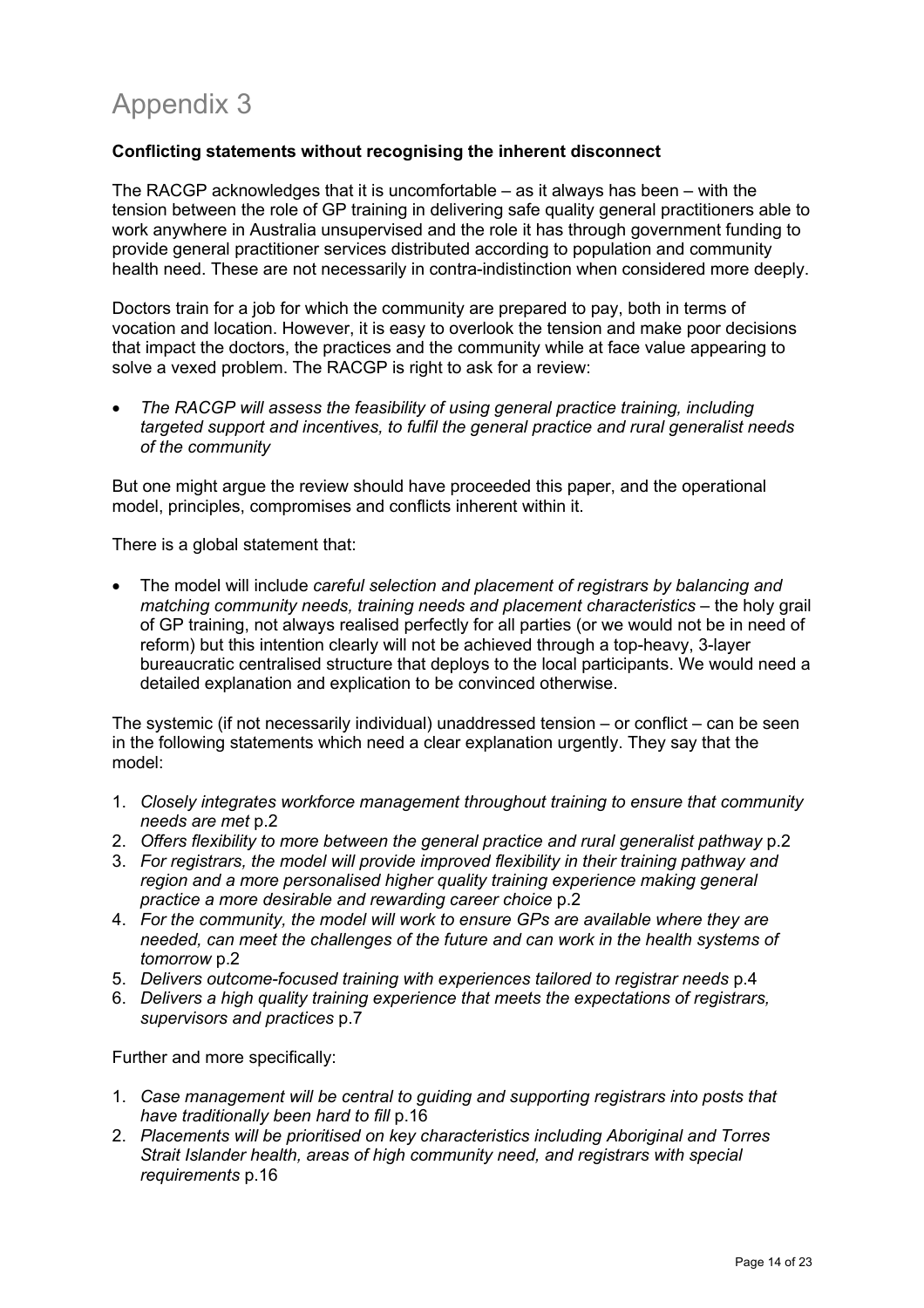3. *Registrar support includes maintenance of wellbeing and enabling a chosen training pathway both of which are central to a registrar's successful progression through the training program* p.17

It looks like pathway is freely chosen, but not placement. The gaming will be intense.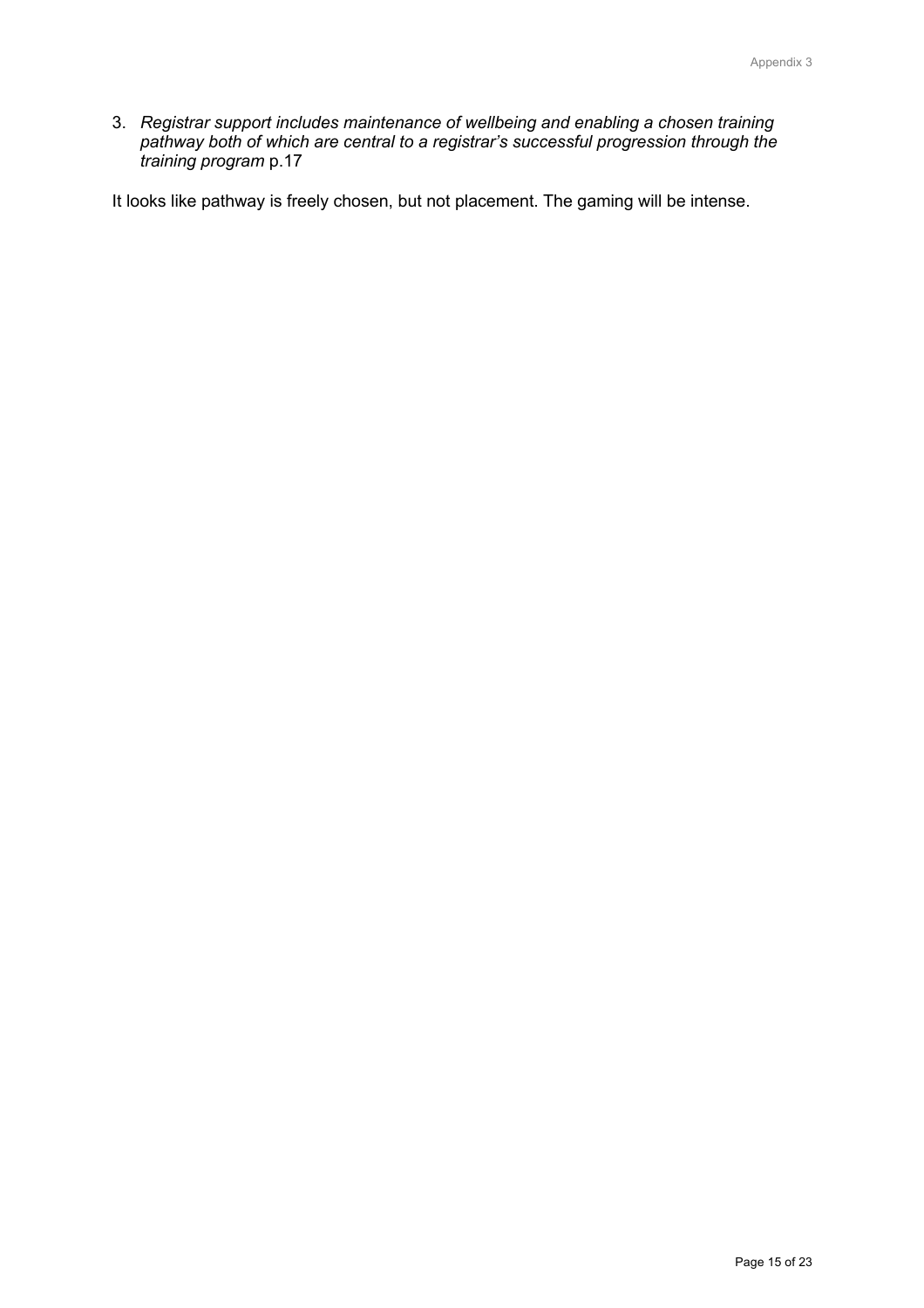

## Appendix 4

## **The Deep Dive for Consideration**

This section provides more detailed feedback on the RACGP profession-led communitybased training paper, acknowledging the positive elements in terms of the future operating model, particularly around improving the flexibility in training and tailored support and incentives, targeted to where they are needed in terms of better attraction and retention, as well as the desire for transformative change.

RACGP has not provided any detail on the costing of the operating model but does suggest that many of the proposed changes and improvements can be made within the existing AGPT and RVTS funding envelope. This would seem to be dependent on:

- no changes to the current quota in terms of intake and funding between the two medical Colleges;
- all current responsibilities for GP training not already transitioned to the Colleges (including placement management and practice and supervisor payments) being given to the Colleges;
- no changes in terms of the current AGPT and RVTS KPIs, in terms of funding, workforce distribution;
- consolidation of the 3GA programs include transfer of all responsibilities and funding to RACGP (including rural workforce agencies and rural coordinating units).

There is an argument to be made that education and assessment, as well as supervisor training and practice accreditation are College 'core business' and a mandatory requirement of their AMC accreditation as specialist training College. This would also create significant savings to the program, reducing the need for Commonwealth investment in these core functions. At the same time the RACGP is asking for additional investment for increased support and incentives for placements as well as to pilot an unproven proof of concept RACGP Service model, it is unlikely that the RACGP operating model costs has considered how delivery of its core business of education and assessment may translate into savings from a Commonwealth investment and taxpayer perspective.

It is reasonable to expect that in development of the operating model, RACGP would have consulted widely, particularly amongst the participants of the training programs and key stakeholders and undertaken a comprehensive analysis of what has worked well in terms of GP training over the last two decades, what has not worked well and what are the gaps. Given that RACGP has also been involved in the delivery of AGPT and RVTS throughout that time period, working alongside the training providers, GPET and then the Department, it could in drawn on and reflect on its own experiences, progress made and challenges in terms of GP education, assessment and training as well. However, there is limited evidence presented that such an analysis has been undertaken by RACGP, particularly in terms of the current AGPT and RVTS training programs. Many aspects of the proposed RACGP operating model are already in place in AGPT and being delivered by RTOs, in collaboration with regional and community stakeholders as well as the medical Colleges and Department, including:

- personalised case management and career navigation for junior doctors and GP and RG registrars;
- integrated Aboriginal and Torres Strait Islander education and support;
- tailored support and incentives, matched with an understanding of community needs, to ensure safe, viable experiences in areas of workforce need.

What is disappointing is the lack of recognition for what has been achieved to date, in terms of AGPT, in terms of:

• better understanding of community needs, with the building blocks now in place through the maturing of the RTO infrastructure and collaboration of the Department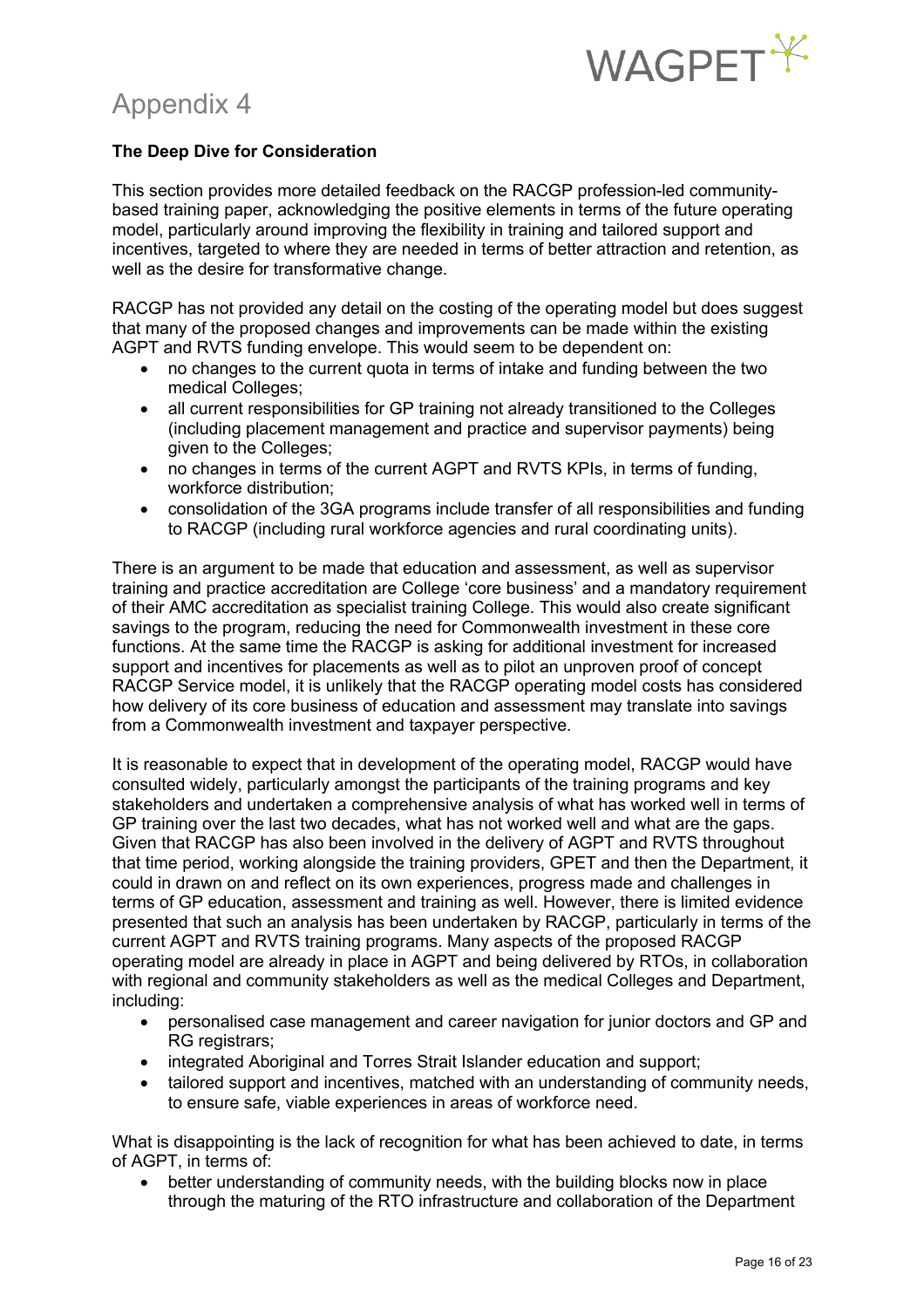in terms of access to tools such as HeaDS UPP to concord local knowledge with nationally consistent workforce data;

- integrated Aboriginal and Torres Strait Islander education and support, as well as incentives and salary support, ensuring contextually relevant cultural mentoring, education and support is available to all registrars, supervisors and training practices, medical educators and RTO personnel;
- personalised career navigation in terms of location and vocation for junior doctors, GP and RG registrars enabling recruitment and focused case management for registrars with rural intent:
- tailored registrar support and incentivisation to recruit and retain doctors in rural and remote areas.

The RACGP operating model does not seem to have considered benchmarking the performance markers of the current programs, to determine how its own operating model will deliver in terms of success. There is no discussion of the KPIs and outcomes based performance measures that the RACGP will set for its operating model, and what is of greater concern, there is no discussion of how the introduction of such a model will be evaluated, including a comprehensive risk analysis of the impacts of introduction and implementation of dis-integrating GP training into two distinct College-led training models on the participants, including doctors in training, supervisors, medical educators, training practices and their patients, and communities. RACGP states that its operational model for GP training will be "community focused". However, there is little detail on what is meant by 'community focused, particularly in terms of the governance structures and outcomes based markers for success in terms of:

- the involvement of communities in the design and delivery of training to address their health needs;
- how the training outcomes will directly relate to patient outcomes and improved health care, matched to community need;
- how attainment and maintenance of scope of practice matched to community need will be addressed.

Over the last two decades, there have been opportunities for RACGP to work together with the RTOs and local communities to address key issues such as:

- medical workforce distribution and training and workforce mapping;
- Aboriginal and Torres Strait Islander health training, including training and exam support for Aboriginal and Torres Strait Islander doctors;
- increasing the attractiveness of general practice as a career;
- vulnerable communities and their access to high quality general practice;
- better integration of the rural training pipeline.

Many of the key aspects of the RACGP operating model as outlined in the RACGP profession-led, community-based training paper could have and should have been addressed by RACGP over the last two decades, particularly as interest started to decline in GP training from 2015 onwards.

## **Education**

The RACGP operating model is built on an educational framework that provides the conceptual overview for RACGP education and training. It is positive to see RACGP making progress in terms of recognising the need for better integration of the lifelong career journey. However, the underpinning elements of the educational framework remain uncompleted or in serious need of revision:

The competency profile is incomplete and does not capture the competency profile during training or provide a clear articulation of scope of practice, matched to community need.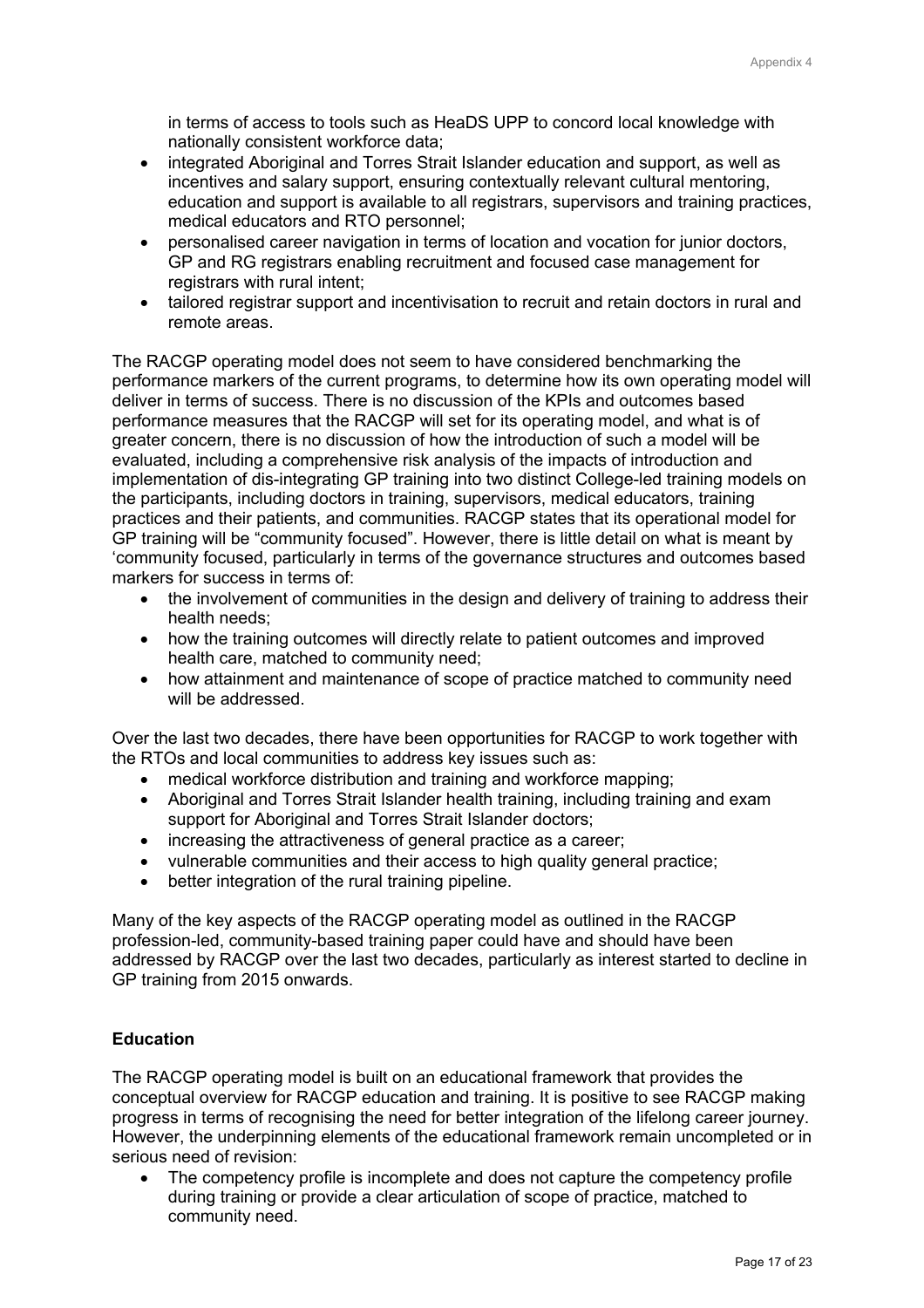- The vocational training standards are overdue for review and revision and contain a hybrid of inputs and outputs measures, open to interpretation and creating significant barriers and inflexibility for doctors wishing to work rurally.
- The RACGP curriculum is meant to be reviewed and revised every 3-5 years and the current curriculum was released in 2016.

What has not been addressed in the RACGP operating model is why there has been such slow progress to date on the part of RACGP in terms of ensuring that its curriculum and standards are fit for purpose and in line with the requirement for greater flexibility in training and best practice in terms of integrated education and assessment. It is difficult to build a fit for purpose training operating model, without the key building blocks of a relevant and current curriculum and training standards and yet, RACGP is moving forward to recruit for writers to develop a national training syllabus, based on a curriculum that is more than 5 years old and past its review date. Why these key components of curriculum and standards have not been completed, especially given the lead-up from the 2017 announcement to the rapidly approaching handover date has not been articulated by RACGP.

RACGP has not demonstrated a good understanding of its own training policies and fellowship requirements, let alone the impact that these policies have on reducing flexibility and creating barriers in rural training in particular. Centralised education is a more cost effective method of delivery but it runs counter to the RACGP's own training standards (Standard 2.1), which emphasises the requirements for teaching, learning and assessment strategies to be matched to the variety of training settings and contexts as well as learning needs of the registrar. This may be a timely opportunity for RACGP to revise its inputsbased and non-evidence based requirement for "125 hours of peer/group learning delivered in the most appropriate way for the context", particularly as it seems highly likely that its own operational model and centralised education delivery could not accommodate this requirement.

The RACGP operating model discusses the use of distributed education and training delivery, with "streamlined service delivery through distributed training that is locally contextualised and supported by centralised services where appropriate". How the formula of 16 regional hubs and 70 local teams has been derived is unclear, but on face value it appears that RACGP has chosen to replace the current regionalised training infrastructure with 9 RTOs with 16 regional hubs, based around faculty infrastructure, whilst at the same time reducing the availability of a local point of contact for training sites and communities. 70 local teams do not seem sufficient to provide training sites, supervisors and registrars help and support when it is needed the most, in an effective and timely manner.

### **Assessment**

The RACGP operating model states that "flexible entry into the general practice training program and progressive assessment of general practice and rural generalist registrars to optimise their training pathway (avoiding over- and under-training). There has been little progress made to date, over the last two decades on the part of RACGP in terms of modernising its summative examination process and in terms of better integration of the assessment during training with the RACGP examination. In its 2013 accreditation report of RACGP, the Australian Medical Council, placed conditions on RACGP to satisfy accreditation standards, including the need to:

- develop a comprehensive blueprint that maps assessment content to the entire curriculum
- review and report on the potential role of summative workplace based assessment, based on the development of a comprehensive assessment blueprint
- develop a systematic process for reviewing examination performance data, with a view to identifying regions, training pathways and vocational training providers that may benefit from additional support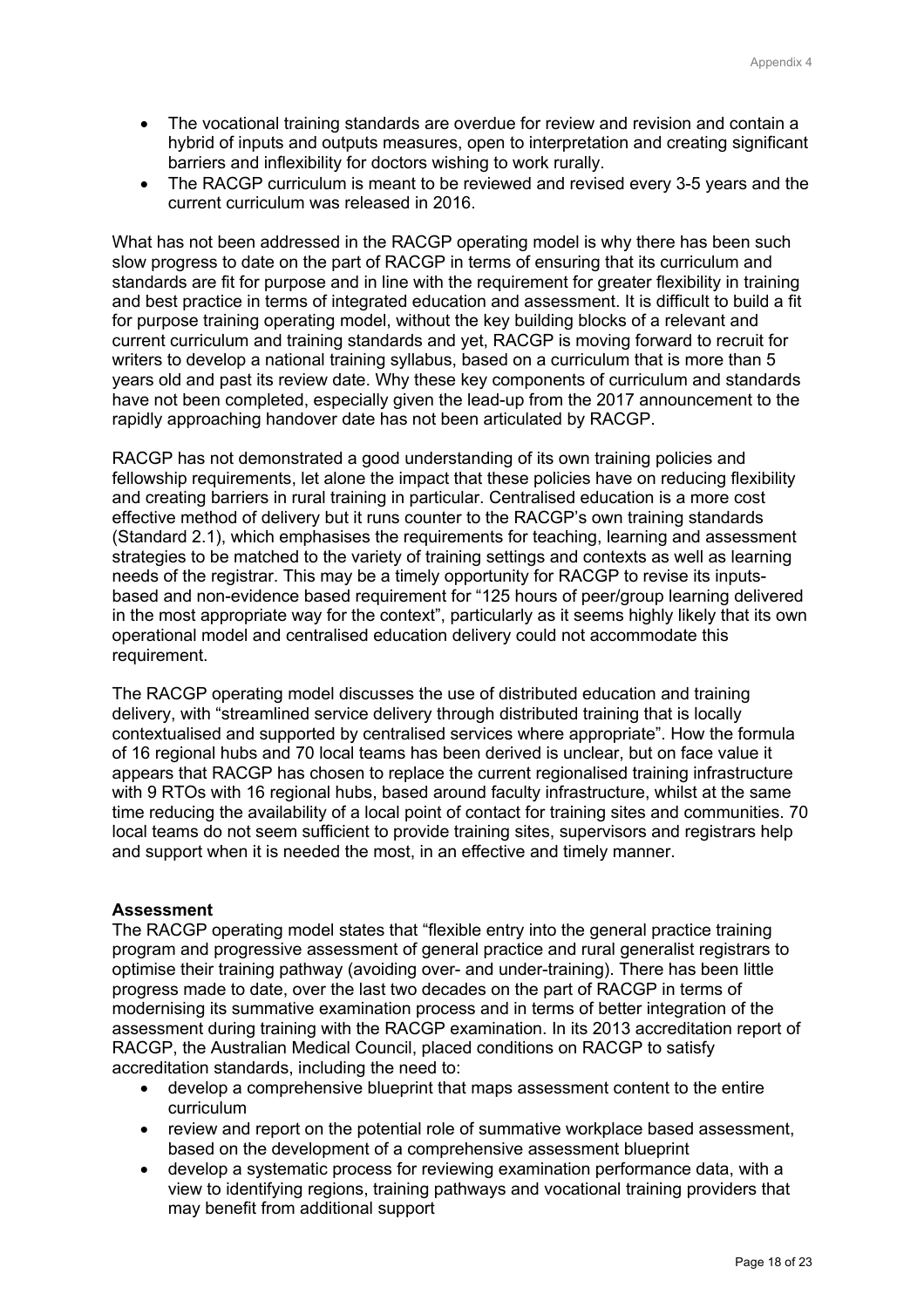Given the passage of time that has occurred since publication of this AMC report, it would be good to hear from RACGP what progress has been made in terms of the assessment blueprint as well as the process for reviewing and sharing examination performance data and exam reporting.

Since the 2013 AMC accreditation of RACGP, the alternative summative workplace based assessment process (Practice Based Assessment or PBA) has been phased out by RACGP and mandatory longitudinal progression through the online AKT and KFP as pre-requisite for undertaking the OSCE has been introduced. From 2021 onwards, RACGP will require all doctors who wish to enrol in the College Exam and attain Fellowship to be enrolled in an RACGP training program. During the pandemic major change has occurred in terms of the RACGP examination, with the replacement of the OSCE with the online RCE. Registrars, supervisors and RTOs look forward to release of the external review commissioned by RACGP into the technical issues in the 2020 RACGP examinations. The major disruption and distress to registrars, supervisors, training practices and examiners cannot be easily dismissed and will have lasting effects throughout the sector.

RACGP has commissioned a number of Educational Research Grants with research delivered by the RTOs on key areas of assessment, including global assessment tools (2017), development of a framework for workplace based assessment for GP education and training (2018) and a patient encounter tracking and learning tool (2020) as well as research into the performance and utility of assessment tools used in GP training such as multisource feedback and external clinical teaching visits (2020). The outcomes of these research studies and/or recommendations for program improvements as a result of these research projects have not been communicated by RACGP to program participants and RTOs to date. It would be useful for RACGP and RTOs to have the opportunity to review the results of the work from the ERGs to date, as well as the results of the 2021 ERG grants to determine how program improvements can be made to AGPT and RG training, both now and in the future.

If RACGP wishes to optimise registrars' training, avoiding over and under-training, a key area that it can address and provide better targeted support on is in the area of exam feedback. The lack of actionable, individualised exam feedback, particularly in the case of registrars who have been unsuccessful in passing the exam, impedes RTOs from providing targeted support for these registrars and creates additional stress and pressure for registrars, often leading to them seeking extra support from commercial exam providers, at their own cost. It is costly both at an individual registrar level and from a program perspective to have registrars repeatedly fail the exam and fail to progress through training. RTOs receive limited support from the College and little to no feedback and reporting in terms of how well their education programs are preparing registrars for the exam or how their registrars have performed in the exam, as a cohort and as individuals. Ensuring that there is increased exam support for Aboriginal and Torres Strait Islander doctors in particular is an important issue that RACGP needs to be prepared to work with the RTOs to address and this should include exploring what alternative assessment approaches may be feasible, including workplace based assessment approaches for doctors who may struggle with online examinations. The restricted timing of the RACGP examination as a biannual process and the requirement to pass the AKT and KFP before enrolling in the RCE (previously OSCE) puts further pressure on registrars, stalling their training progress and creating anxiety and stress. The ability of RACGP to pivot and revise these requirements in terms of exam progression as a result of the pandemic and technical issues with the exam in 2020 was a positive move that needs to lead to further exam program improvement rather than reverting back to what is organisationally easier in terms of administration but less member-centric and community-centric in terms of engagement and support.

In the RACGP operating model, RACGP flags an intention to develop and implement progressive assessment. How this will relate to the current assessment during training is unclear and it is disappointing that there has not been progress made by RACGP in terms of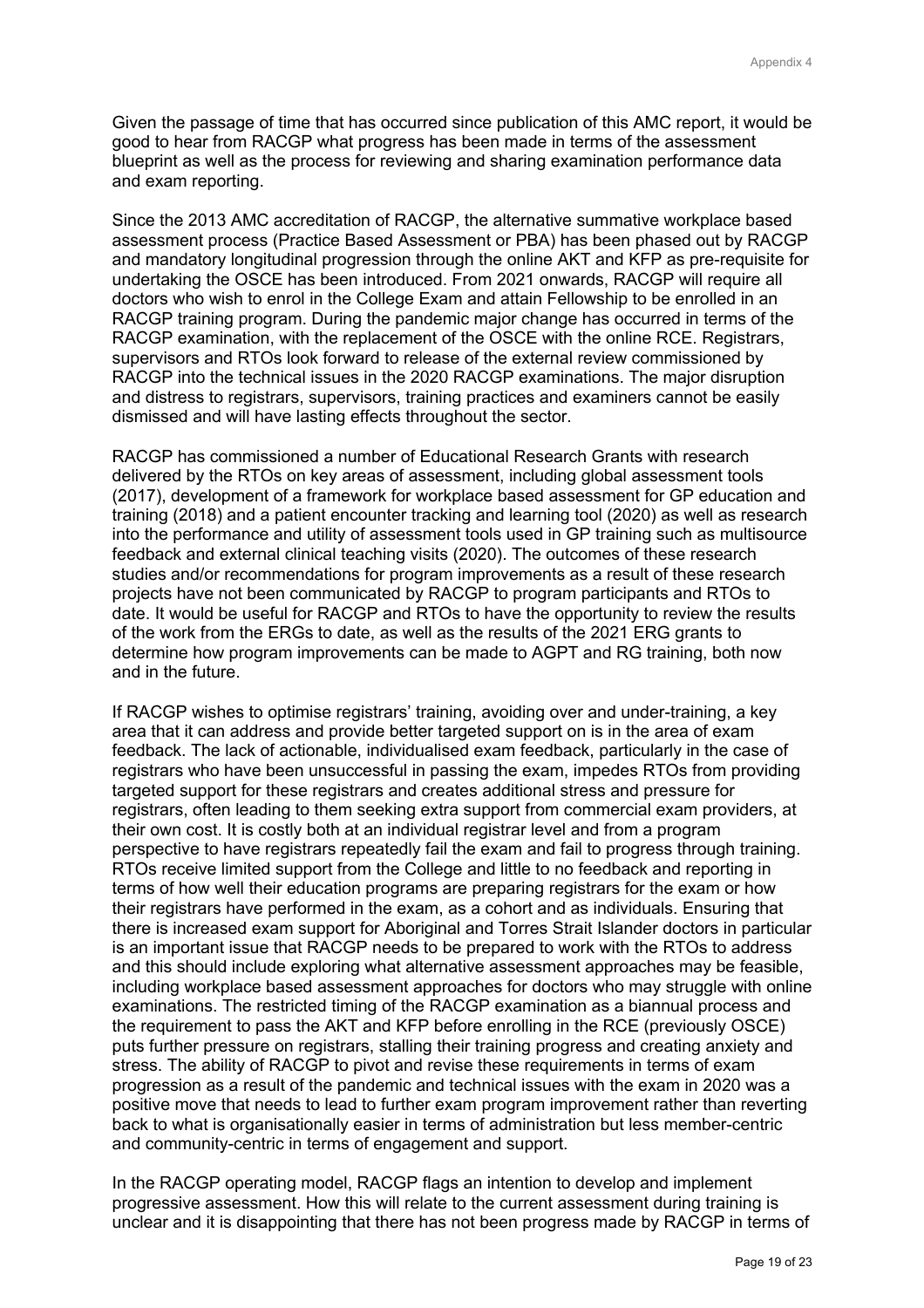evaluating the range of assessment during training methods and their results in GP training and exploration of how to better integrate the results of this progressive assessment into a comprehensive assessment program for RACGP fellowship. Over the past few years, the added pressures and costs of the various exams and assessments for rural registrars in particular have become more acute, especially with the recent introduction of additional assessments for the FARGP. Given that assessment is core business for any specialist medical College, presumably funding for the development and implementation of progressive assessment should be borne by the College and must not lead to even more cost to participants.

### **Flexible Entry and Flexible Training**

Flexible entry into the program will be an important quality improvement measure for AGPT and RG training but there are other major issues that RACGP must address in order to improve flexibility during training, particularly for rural registrars. There are a number of barriers for registrars training rurally in particular, caused by conflicting and contradictory policies at both College and Department level. The RACGP has the opportunity to redress this by reviewing and revising its vocational training policies as well as its assessment program to ensure that there is greater consistency and procedural fairness in terms of its fellowship pathways, particularly in relation to the decision-making processes in interpretation and rulings on exceptions and exemptions to standards and policy.

In terms of flexible entry into the program, both AGPT and RG, RACGP needs to look at its conflicting policies in relation to hospital experience and RPL and RACGP fellowship. RACGP Vocational Training policy does not recognise general practice experience as part of its RPL process. Under the current RACGP VT policy, doctors training towards RACFP fellowship via AGPT cannot obtain credit for previous work in Australian general practice and in many cases, and are often forced to re-enter the hospital system to obtain further clinical experience as part of entry into AGPT and RG training. If they are not able to obtain relevant hospital experience (as determined by the prerequisites of medicine, surgery, ED and paediatrics), they are excluded from entry into AGPT and their only recourse is to enter the RACGP PEP program to attain RACGP fellowship. However, doctors training towards RACGP fellowship via RVTS (as stated in the RVTS Training Handbook), may be granted RPL for prior GP experience as well as prior hospital experience. This inconsistency in terms of recognition of prior learning is contradictory and acts as a barrier for doctors working in rural general practice who wish to enter AGPT to train towards RACGP fellowship. At the same time, RACGP has increased pressure on doctors by restricting enrolment to RACGP exams and hence RACGP fellowship, conditional to being enrolled in a RACGP fellowship training program (AGPT or PEP). There has been limited evidence published on the part of RACGP to justify the prerequisite hospital experience requirements, despite these requirements being in place since the RACGP Training Program. There is no published evidence on the outcomes of programs such as PEP to justify restricting attainment of RACGP fellowship to being enrolled in this program whilst being restricted from AGPT.

There are significant impediments to flexibility in training that are a direct result of conflicting training standard and policies on the part of RACGP. These have significant impact on the attraction and retention of registrars to work rurally, both during training and post fellowship. The RACGP practice diversity requirement, for example, positively disadvantages rural registrars from training and staying in a rural area. The impact of this practice diversity requirement (also sometimes anecdotally called 'the two practice rule') has been discussed with RACGP by RTOs and registrar and supervisor stakeholders alike and whilst there have been some wording changes around the guidelines, the requirement remains in place. Whilst the intent of the practice diversity requirement is positive in terms of ensuring that registrars are able to experience the diversity of general practice in terms of patient presentations and practice management styles and approaches for example, the process of administering the requirement is bureaucratic, cumbersome and activity based in nature.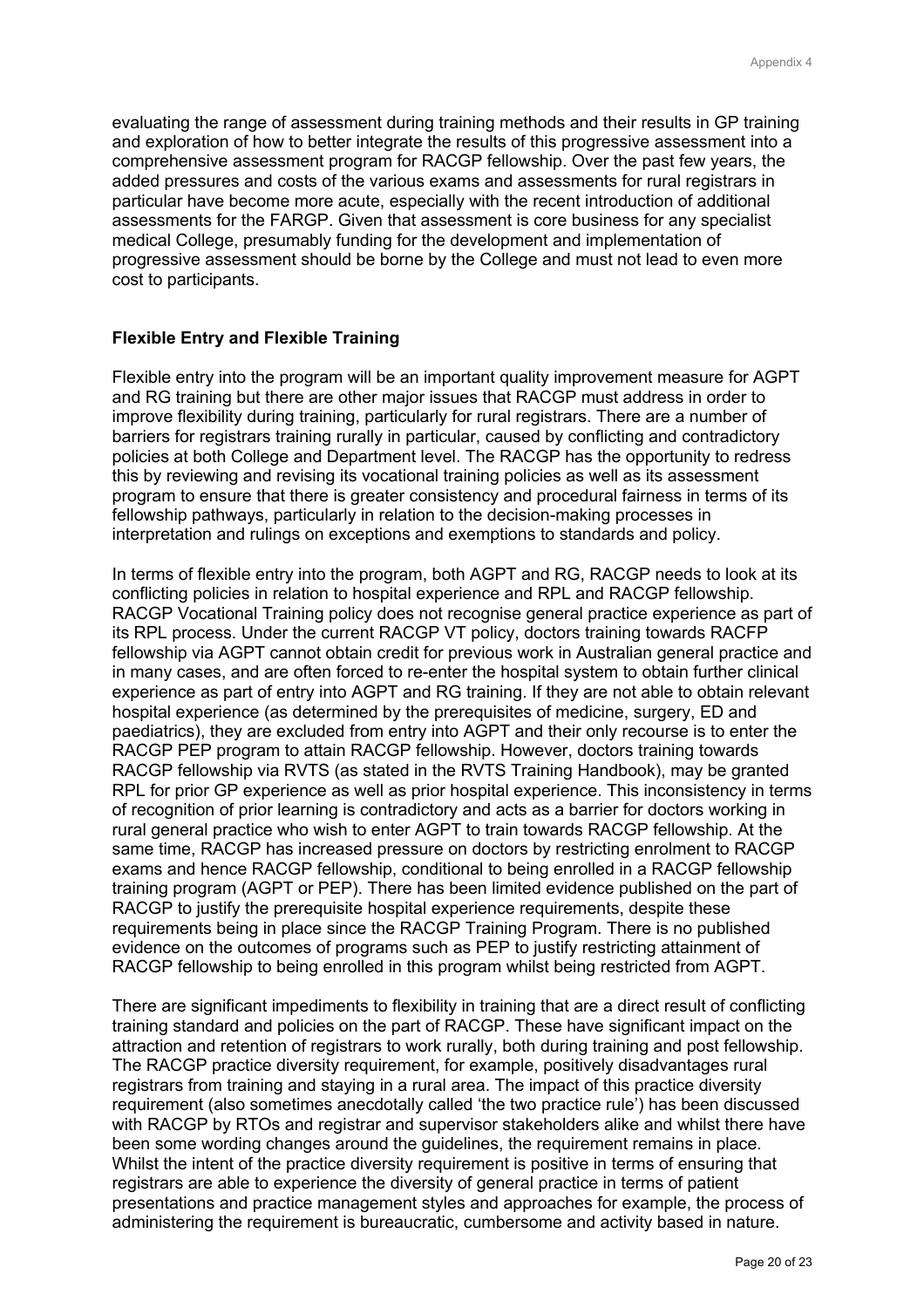Registrars are required to request an exemption to the practice diversity requirement if they wish to stay in one practice for extended period of time. Even if the exemption is supported by the RTO, approval must be sought from RACGP via the State faculty censor and the registrar must undertake an activity such as an inter-practice visit, case studies or audit to demonstrate achievement of 'practice diversity'. Registrars in metropolitan and larger regional centres can more freely move around practices and remain professionally and personally based in a location than registrars in more rural and remote communities, who are often forced to relocate their families and move from that rural location for a period of time. This disruption to registrars and their families, to training practices and to local communities can readily be avoided by dismantling outdated training requirements such as this and looking to more innovative and evidence based ways by which registrars can demonstrate scope of practice relevant to community need.

The lack of transferability of movement between Colleges is another area where RACGP and ACCRM have failed to make significant progress during the last two decades. There is no formal policy agreement between the two medical Colleges in regards to transfer from one College fellowship pathway to another. Under current College policy, an AGPT or RG registrar who wishes to transfer training from ACRRM to RACGP must leave the program and re-enter under a different training pathway, with no formal recognition of their previous training experience. The desire for greater distinction and differentiation on the part of the two medical Colleges has played out in terms of increased inflexibility in terms of training for registrars and training practices alike. A registrar may make a request to transfer from one College to another but this is done on a case by case basis as an exemption, rather than acknowledging the value of the training already acquired, in the same medical speciality, albeit by a different College.

RACGP should look to address the inequities in terms of its standards and policies and in turn improve the clarity in terms of its decision making and determinations. It is not fair or reasonable to have standards and policies that are opaque and open to interpretation on the part of decision makers, based around the granting of exemptions rather than procedural fairness.

Addressing the inequities in these policies and improving the clarity in terms of decisionmaking and determinations will help:

- increase flexibility in terms of training opportunities for rural registrars;
- increase attractiveness of rural general practice as a career, enabling doctors with rural intent to be nurtured and supported throughout training, from pre-entry through to fellowship;
- improve retention of registrars in rural and remote areas;
- enable targeted exam support to be delivered by RTOs, reducing the need for more expensive and intensive remediation.

These changes are quality improvement changes do not require major transformative change, can start to be addressed now and will have maximal positive change for doctors in training and communities, with minimal disruption on the ground.

The transferring of responsibility for selection to the medical Colleges in 2017, programs such as the Matched Selection Process (MSP) which helped identify, select and prioritise entry for doctors with rural intent have been lost due to lack of corporate knowledge about processes and programs developed over time by GPET and the RTOs in terms of quality improvement and to help identify and support committed registrars to work where they are most needed. RTOs, through their relationship with local health services, and close working relationships with regional stakeholders, including rural clinical schools and local communities, have a working knowledge of medical students and junior doctors with a genuine interest and commitment to rural general practice. The means to utilise this knowledge to ensure a streamlined entry into general practice is an area where RACGP can look to improve its selection process.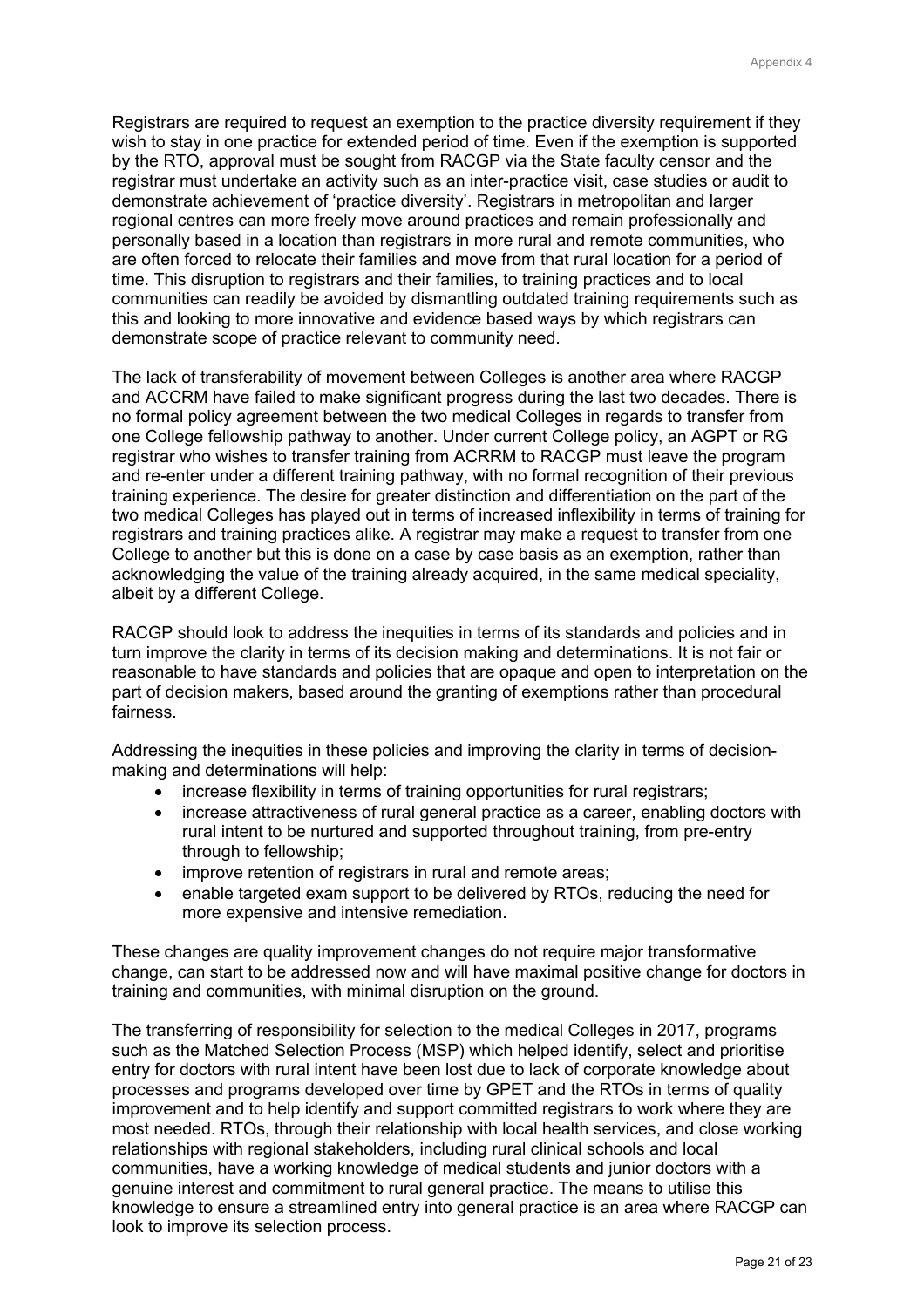Whilst there has been significant sharing of resources and expertise on the part of RTOs to the College over the last two decades, there has not been the imprimatur on the part of RACGP to make changes where they are needed in a timely manner, to act on feedback received on the impact of its standards and training policies on the ground and to provide advocacy and support on a College level to review, refine and reinvigorate training.

### **Supervision**

The RACGP states that its operating model for training is "built on a foundation of high quality supervisors and training sites with which we (RACGP) have established relationships and trust". It is not clear on what evidence RACGP bases this statement, given that:

- RACGP has not had a direct working relationship with supervisors and training sites for several years.
- Many supervisors are College members but some are not.
- The RTOs (and formerly RTPs) have had direct responsibility for education and training delivery of AGPT and RG and established working relationships with supervisors and training sites in their regions, for the last twenty years.
- In 2010 RACGP delegated authority to the RTPs and now RTOs for accreditation and training sites. This enabled development of a Bi-College Accreditation Agreement, streamlining the accreditation of training practices into an integrated, efficient process with less administrative burden for practices and supervisors alike.
- RTOs are responsible for ensuring supervision is matched to the registrar's competence and context, training posts are evaluated to maintain quality and supervisors and training sites are trained and supported as part of the RACGP Accreditation Agreement (RACGP Training Standard 1.1)
- In a recent GPSA survey, 83% of respondent identified that they did not feel adequately consulted about the proposed changes in the AGPT program

Supervisors and training sites value the trusted relationship they have with the RTOs and the ability to access and receive support when needed. Supervisors and training sites capabilities are dependent on the well-established support network of medical educators and training program personnel of the current regionalised training infrastructure of AGPOT as well as the close working relationships built up over time by the RTOs and RVTS. Training sites, supervisors, medical educators and training personnel will have to decide whether or not they join RACGP and become part of the operating model. Maintenance of training capabilities is heavily dependent on the human resource capital currently residing with the RTOs and it is hoped that RACGP has a contingency plan in place should this human resource capital be diminished or damaged as a result of the change to College-led training.

### **Streamlined Process and Technology**

The RACGP paper states that "RACGP will leverage the existing system capabilities developed by the training organisations and progressively migrate them to a nationally consistent technology platform". There is already a nationally consistent reporting system called RIDE and all RTOs are required to have systems that integrate with RIDE. The streamlining of processes and reporting takes place at the training site level, with reporting requirements and access to data integrated for supervisors and registrars on the one RTO level platform. The move to College led training and the increasing separation and distinction between the two medical Colleges, means that integration and streamlining of reporting will no longer be possible at a training practice level. For rural practices in particular, the training requirements for the differing fellowship pathways and workforce programs (e.g. AGPT, RVTS, RACGP PEP and/or ACRRM IP, MDRAP, RLRP etc) is already cumbersome. Adding the requirement to utilise separate reporting platforms for each College will be an added impost on the ground. What the RACGP regards as streamlining may be true from an organisational perspective but it will not be the case on the ground, where it is most needed to protect safe quality training and not compromise safe quality care.